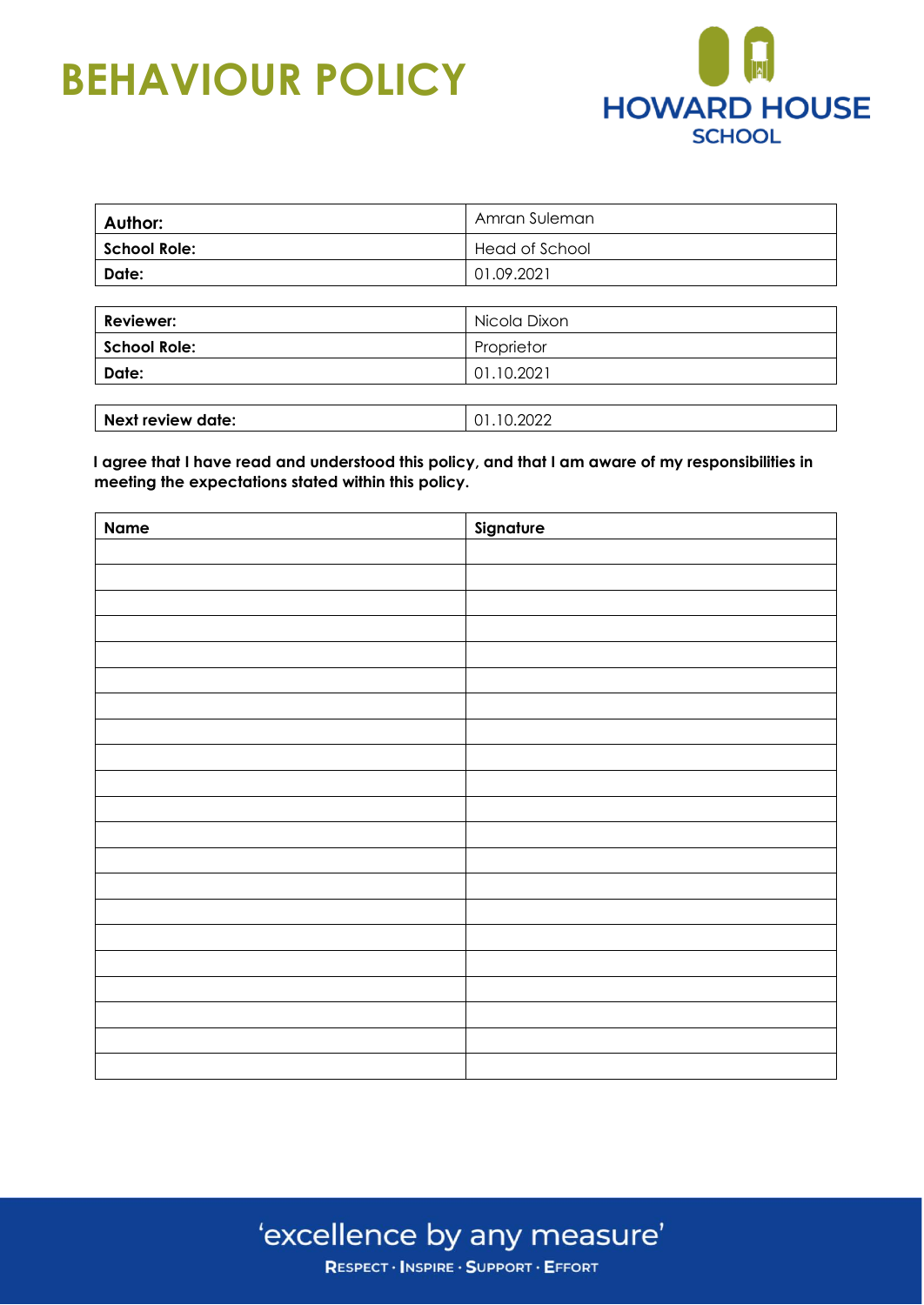

#### **1.Purpose**

The patterns of behaviour that we want in our school must be taught just as thoroughly and as consistently as the rest of the curriculum. In most schools, most of the time, most students behave appropriately. There will be occasions in our school, as in all schools, when things go wrong, and an effective behaviour policy should help staff to deal with such situations.

The Education and Inspections Act 2006 introduced for the first time a statutory power for teachers and certain other school staff to discipline students. Subject to the school's behaviour policy, a teacher may discipline a student for any misbehaviour when the student is:

- Taking part in a school-organised or school-based activity.
- Travelling to or from school.
- Wearing a school uniform.
- In some other way identifiable as a student from the school.
- Misbehaving at any time, whether the conditions above apply, in a way that could have repercussions for the orderly running of the school; or posing a threat to another pupil or member of the public and in doing so adversely affecting the reputation of the school.

At Howard House School all teaching staff, including student teachers, have the right to impose a range of sanctions up to and including an after-school detention should a student's behaviour warrant such a measure. The sanctions should be applied in accordance with the school's behaviour policy.

The use of this range of sanctions is extended to certain non-teaching staff who are in frequent contact with students.

Other non-teaching staff – IT team, dinner supervisors, caretakers, cleaning staff – have the right to impose sanctions (issue a debit point)

Regular visitors to the school and outside agencies also have the right to impose sanctions (issue a debit point), having first discussed the incident with a member of senior management.

Any member of staff, teaching or non-teaching, who feels that a student's disruptive behaviour warrants a sanction beyond their remit should seek the advice of senior management.

Only the Head of School may recommend permanent exclusion. Fixed term exclusions and internal exclusions may be imposed by members of the senior management team with the agreement of the Head of School.

In accordance with the Education and Inspections Act 2006, the school reserves the right to impose sanctions, if warranted, on a student who is misbehaving while not on the school premise but who is under the charge of a member or members of staff. For example, a student who is misbehaving on a school trip. The range of sanctions would be up to and including the loss of an enrichment opportunity. If it was felt that a student's behaviour warranted a more serious sanction, the supervising teacher should discuss the matter with a member of senior management. All consequences would take place on the student's return to school.

### 'excellence by any measure'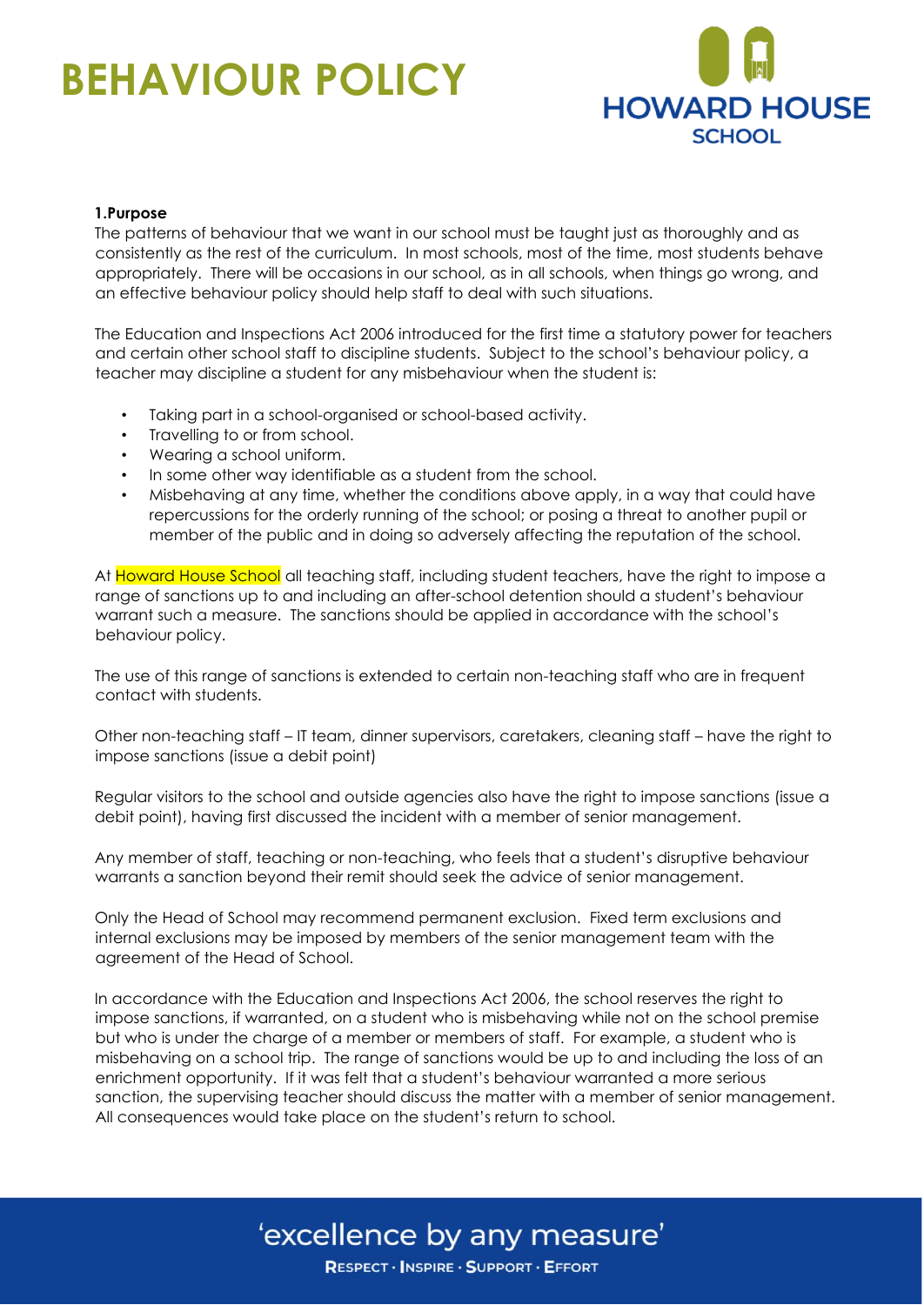

#### **2. Guidance**

Effective discipline requires an understanding of a student's behaviour and an awareness that the behaviour of the teacher will have a significant influence on the behaviour of the student(s). Some, but not all, of the problems which occur in the classroom may be a direct consequence of the way the teacher acts towards the student(s).

At Howard House School we ask all our staff to:

- Remain in control do not react to a situation, respond to it.
- Recognise and reward positive behaviour and academic achievement.
- Be consistent in disciplinary matters.
- Be a good role model for the student.
- Respect students in and out of the classroom.
- Do all you can to
- Keep calm
- Listen
- Be positive
- Use humour
- Know your students as individuals
- Apply sanctions consistently
- Seek help if necessary
- **Avoid**
- Unnecessary shouting
- Over-reacting
- Over-punishing
- Humiliating students
- Sarcasm
- Leaving students outside of the classroom for long periods
- Making empty threats

#### **3. Classroom management**

At the beginning of a lesson:

- Be punctual. Do not leave students standing in the corridor for several minutes
- Do not allow students to barge into the classroom. If they do, ask them to enter the classroom again, this time in an orderly fashion
- Ask students to remove outdoor coats
- **Take the class register, marking late those students who arrive after the start of the lesson – issue an debit on ClassCharts (use professional judgement – is the student distressed or have valid reason)**
- Make students aware that lateness to lessons is unacceptable
- Make sure the lesson's learning objectives and outcomes are made clear to the students at the beginning of the lesson
- Make sure the list of consequences is displayed use the school designed behaviour posters
- Use voice effectively
- Be alert to what is happening in all parts of the room
- Be mobile move around the classroom
- Try to delegate tasks to students

### 'excellence by any measure'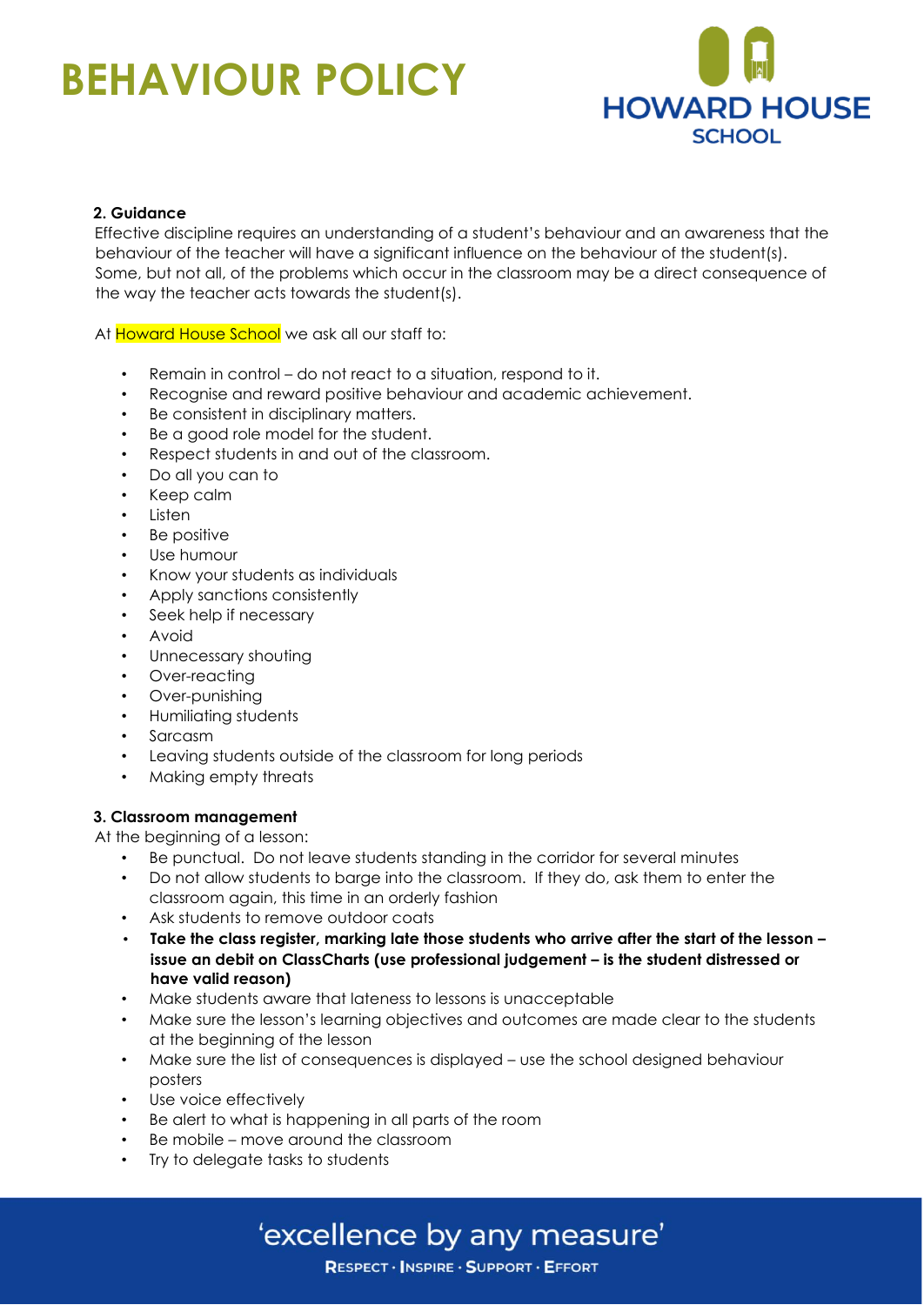

- Make good use of questions
- If possible, vary activities
- Look to reward good work and behaviour
- Be precise when giving instructions
- Insist that students remain 'on task'
- When a student fails to respond, there are several strategies a teacher may adopt:
- A simple direction, e.g. "David, please continue with the exercise you've been given." Remind the student of the classroom rules: "You know that eating isn't allowed in the class. Put it in the bin. Thank you."
- Move closer to the student and restate the task.
- Move the student to another desk.
- Begin to apply sanctions (behaviour steps). The student's name should always be made aware before a debit is issued.
- A disapproving look or other body language to bring the student back on task.
- Do not get side-tracked by 'secondary behaviour', e.g. muttering under the breath, putting hands in pockets. Concentrate on the change of behaviour you require – deal with secondary issues later.
- Try to avoid confrontations by not getting into a discussion with the students. It is your classroom. State the behaviour you want to see and keep referring to it.
- Do not allow students out of the classroom without your permission. Visits to the toilet should be discouraged. Only one student should be allowed to go to the toilet at any one time.

#### End of lesson:

- Use the end of the lesson to recap on the work covered during the lesson.
- Make sure that all homework is set on ClassCharts. It's a good idea to show the homework on the ClassCharts, including the date when the work is to be handed in.
- Finish the lesson promptly so that students will not be late for their next lesson.
- Do not finish the lesson too early, allowing students to stand around with nothing to do.
- Students should remain seated until lesson hand-over.
- Make sure students have put all litter in the bin.
- When it is the end of lesson, dismiss the students in an orderly fashion and make sure they leave the classroom through the identified exit door.

#### **4. Guidance on restrictive physical interventions Aims**

Howard House School being a part of Young Foundations, we are extremely proud to have developed our own Restrictive Physical Intervention (RPI) (Foundations for Safer Care (FFSC)) that is used across the company has been approved by BILD. The primary aim of the course is to learn how to de-escalate situations and then the correct RPI methods. FFSC will encourage the following ethos:

- To ensure that any use of RPI reflects current legislation.
- To develop and sustain an ethos and practice in school which protects the dignity and safety of both students and staff.
- To create and sustain a safe and secure learning environment.
- To promote a shared understanding that, although always used as a last resort, physical control is an option that staff authorised by the Head of School may have to take.

'excellence by any measure'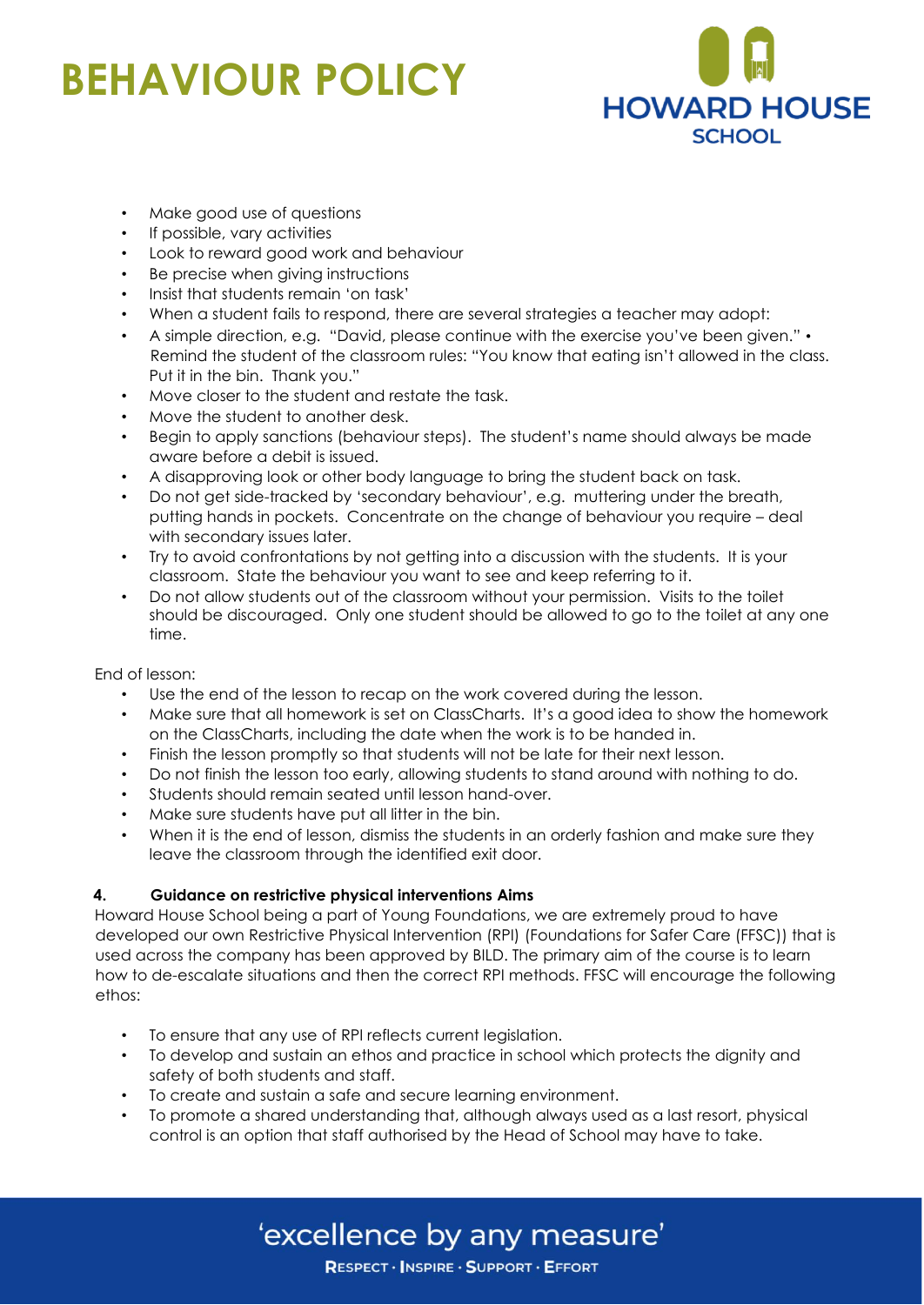

Physical contact with children occurs in providing physical prompts, giving support in PE and, at times, supplying reassurance. The term Restrictive Physical Intervention (RPI) does not apply to such situations.

There may be circumstances where, when preventative strategies have failed, some form of RPI may be necessary. The school acknowledges the difference between restrictive forms of intervention, which are designed to prevent movement or mobility or to disengage from dangerous or harmful physical contact, and non-restrictive methods to manage behaviour.

School staff have a legal power to use force and lawful use of the power will provide a defence to any related criminal prosecution or other legal action. Suspension should not be an automatic response when a member of staff has been accused of using excessive force.

The term reasonable force covers a broad range of actions which may be used by most staff at some point in their careers. Force is usually used either to control or restrain. This can range from guiding a student safely by the arm, to more extreme circumstances such as breaking up a fight or where a student needs to be restrained to prevent violence or injury. Reasonable in the circumstances means using no more force than is needed. Control means either passive physical control, such as standing between students or blocking a student's path, or active physical contact such as leading a student by the arm out of a classroom.

Restraint means to hold back physically or to bring a student under control. This would be used in more extreme circumstances. For example, when two students are fighting and refuse to separate without physical intervention.

All members of the school staff have a legal power to use reasonable force. This includes people whom the Head of School has temporarily put in charge of students such as unpaid volunteers.

Staff should, however, be aware that any physical contact with a child may be misconstrued by the child, colleagues and other observers. Support of emotionally distressed or physically injured children often involves some physical contact. Contact should be the minimum necessary to comfort and reassure the child.

RPI will usually be used in response to an emergency. For the use of RPI by a teacher or other authorised person to be justified, it must be demonstrated that it is warranted by, and in proportion to, the situation. Consideration should be given to the age, health, emotional state etc. of the student. Every possible step should be taken to prevent the situation, and to try and avoid the use of RPI.

In this school, all staff are authorised to use RPI. Authorisation is not given to parents/carers or volunteers. Supply staff will not be authorised unless they are familiar with the school's policy and have undertaken training.

It is important that staff understand the terminology in respect of Restrictive Physical Interventions:

• **Physical Presence**: describes a situation in which staff stand close by or in front of a student momentarily, or temporarily in the way of a student. Physical presence is a means of both communicating authority and re-establishing safety and security.

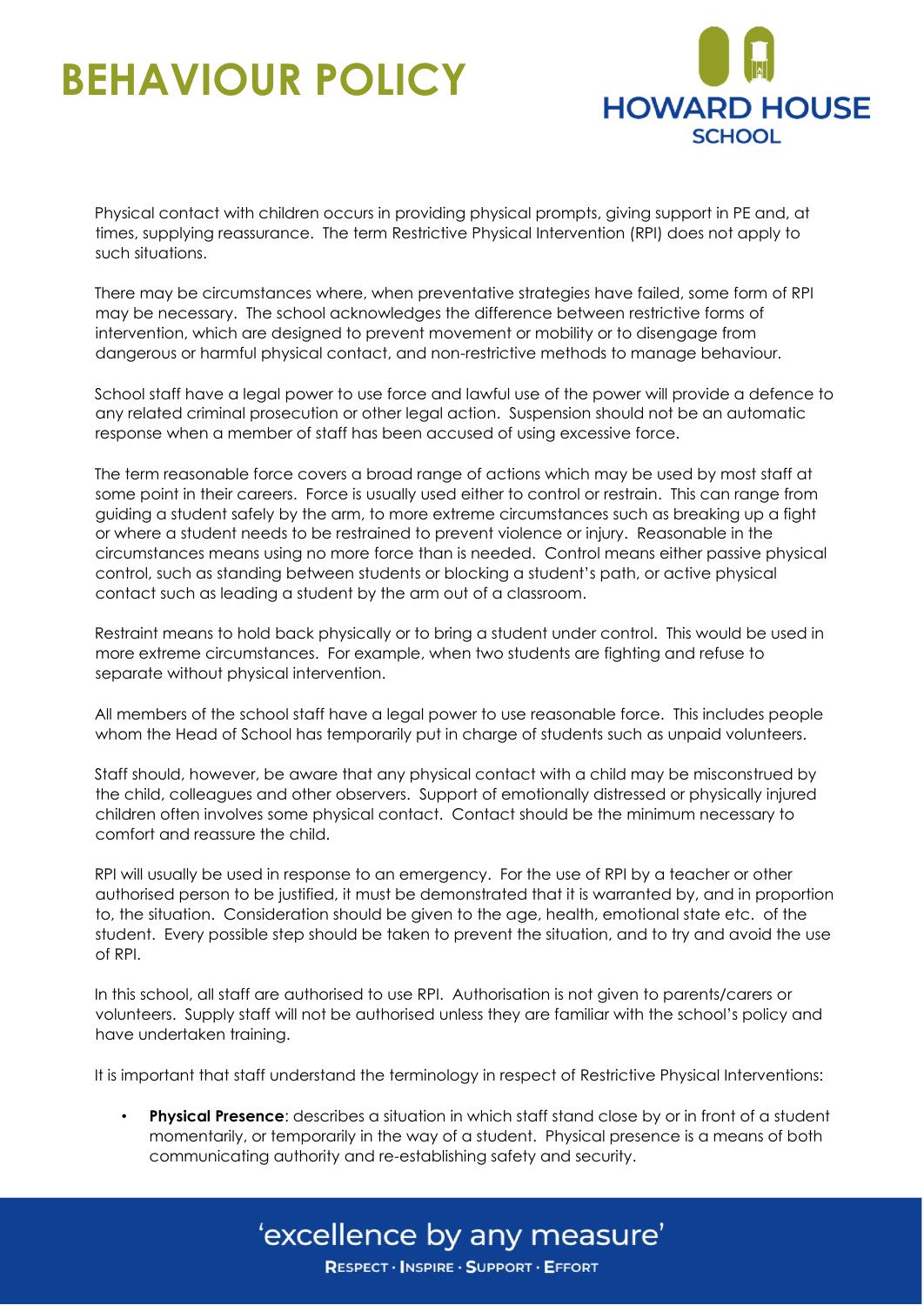

- **Restriction of Access or Exit:** describes a situation in which staff stand in doorways or corridors to restrict a student's movement, or in a room fitted with door catches beyond the reach of the student. It is a means of preventing students accessing dangerous environments, or leaving a room when it is judged it would be prejudicial to the maintenance of a safe and secure environment for them to do so.
- **Time Out/On-Call:** describes the removal of a student from an environment where he/she is less likely to disrupt. It serves the purpose of enabling the student to regain self-control.
- **Isolation:** describes the separation of a student from his/her peers and his/her supervision by a member or members of staff with the purpose of providing the student with continuous focused supervision and support. Students isolated from their peers and supervised by staff must not be in locked rooms.
- **Seclusion:** describes the forcible confinement and segregation of a student from his/her peers in situations that are unsupervised by staff. Howard House School will not use seclusion.
- **Physical Diversion:** describes the means of deflecting a student from destructive and/or disruptive behaviour. For example, by holding a hand, placing a hand on the forearm, putting an arm around the shoulder or guiding by placing a hand on the back. It should involve little force but serves to reinforce staff attempts to reason with the student.
- **Restrictive Devices:** describes those approved mechanical devices for example, helmets that are used in a planned manner to prevent self-injury.
- **Physical Control:** describes the positive use of reasonable minimum force to divert a student from committing a criminal offence, harming himself/herself or others, seriously damaging property or disruptive behaviour which prejudices the establishment and maintenance of a safe and secure learning environment. Physical control is normally limited to holding a student in a standing or sitting position.

#### **5. General principles**

The Education and Inspections Act 2006 enables anyone who is a member of staff of any school at which education is provided to students to use reasonable force in specified circumstances:

- Where the student is engaging in any behaviour prejudicial to maintaining good order and discipline at the school or among any of the school's other students, whether that behaviour occurs in a classroom during a teaching session or elsewhere.
- Self-injuring or placing himself/herself at risk.
- Causing personal injury to, or damage to the property of, any person (including the pupil himself/herself).
- Committing any offence.
- Committing a criminal offence (even if the student is below the age of criminal responsibility).

Types of incidents:

- Where the action is necessary in self-defence or because there is an imminent risk of injury.
- Where there develops an increasing risk of injury, or significant damage to property.
- Where a student is behaving in a way that is significantly compromising good order or discipline.

Examples of situations which fall within one of the first two categories are:

• Student attacks a member of staff or another student.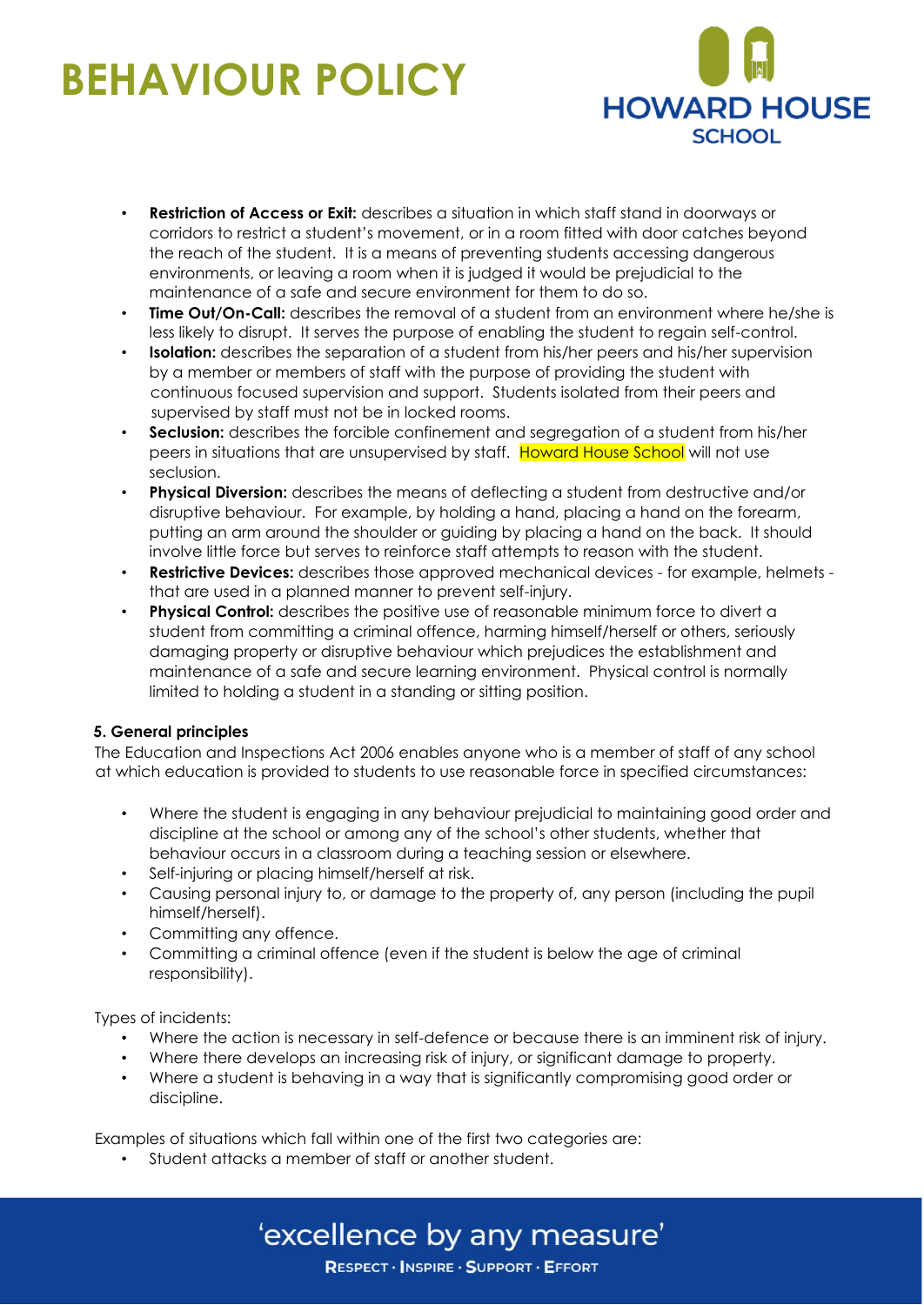

- Students are fighting.
- A student is engaged in increasingly at risk behaviour.
- A student is causing, or at risk of causing, injury, damage by accident, by rough play, or by misuse of dangerous objects or materials.
- A student is running in a corridor or on a stairway in a way which he or she is likely to injure himself or herself.
- A student absconds from a class or tries to leave the school ( NB this will only apply if a student could be at risk if not kept in the classroom or at school ).

Examples of situations which fall into the third category are:

- A student refuses to comply with a directive to leave a classroom in an escalating situation.
- A student is behaving in a way that is seriously disrupting a lesson.

Any form of corporal punishment in schools is illegal, and this ban is absolute.

Any use of RPI should be consistent with the legal obligations and responsibilities of the school and its staff, and the rights and protection afforded to students under the law.

RPI should be used only in the best interests of the students and in conjunction with other strategies designed to support students to learn alternative non-challenging behaviours.

RPI must not be used with intent to:

- Punish.
- Cause or threaten hurt.
- Oppress, threaten, intimidate or bully.
- Secure compliance with staff instruction.

Within the RPI continuum, physical control should only be used:

- With minimum and reasonable force.
- Rarely and exceptionally.
- As a last resort where all other courses of action have failed.
- With the minimum degree of intrusion required to resolve the situation.

Staff should not act in a way that might reasonably be expected to cause injury. For example:

• Holding a student around the neck or by the collar or in any other way that might restrict the student's ability to breathe.

'excellence by any measure'

RESPECT · INSPIRE · SUPPORT · EFFORT

- Slapping, punching or kicking a student.
- Twisting or forcing limbs against a joint.
- Tripping a student.
- Holding or pulling a student by the hair or ear.
- Holding a student face down on the ground.

Acceptable measures of physical intervention

RPI can only be deemed reasonable if:

• It is warranted by the circumstances of the incident.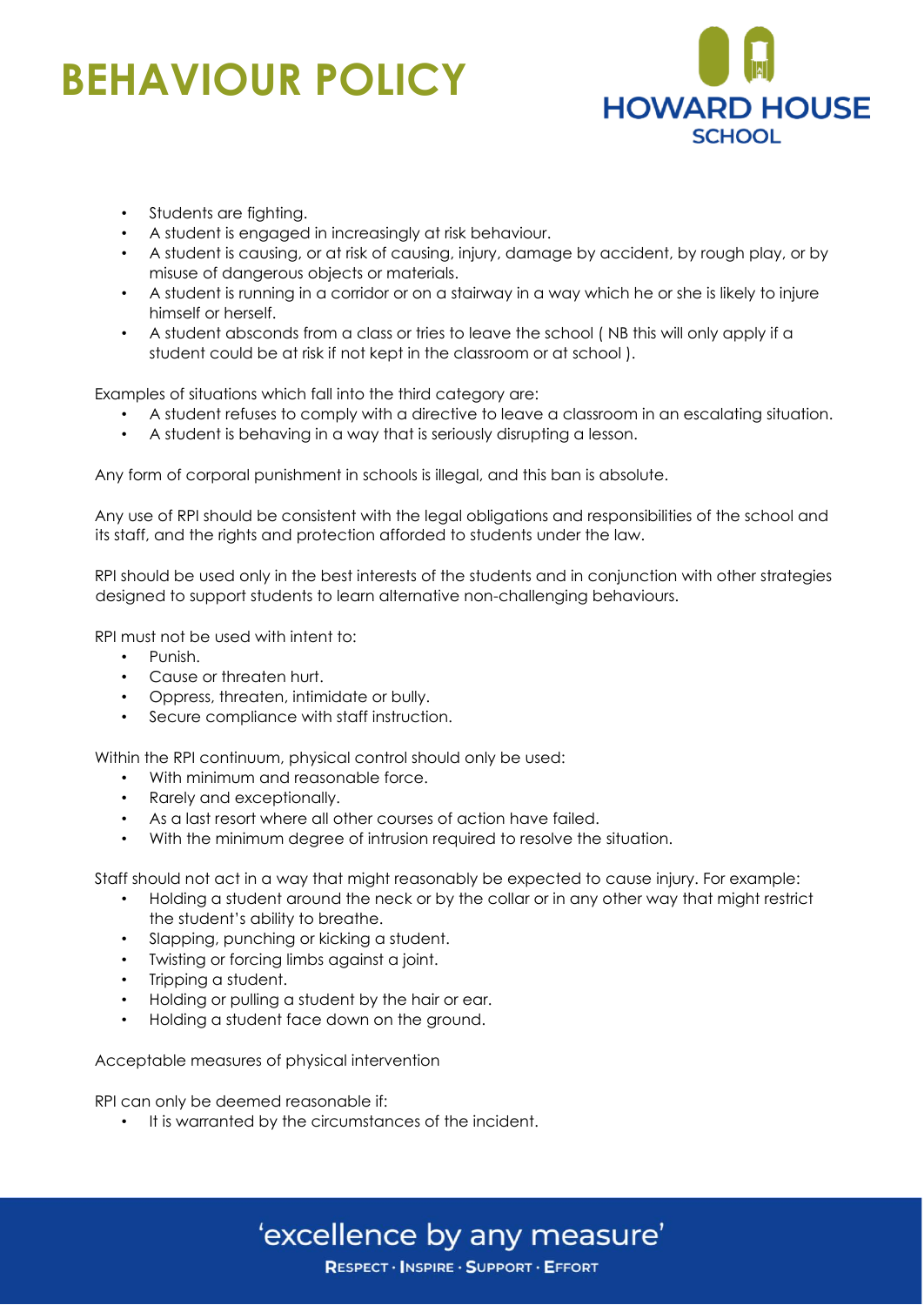

- It is delivered in accordance with the seriousness of the incident and the consequences which it aims to prevent.
- It is carried out as the minimum to achieve the desired result.
- The age, understanding and gender of the student are taken into consideration.

RPI may involve staff:

- Physically positioning themselves between students (physical presence).
- Blocking a student's path (restriction of access or exit).
- Escorting a student or shepherding a student away (physical diversion).
- In extreme circumstances staff may need to hold a student (physical control).

#### **6. Recording**

Where RPI has been used to manage a student, a record of the incident may need to be kept. Where physical control has been used, a record of the incident must be kept. This record should be made on an Incident Report on the Rivo System, which will include the name of the student, the date, time and place of the incident, a brief description of the incident and actions taken.

In addition, specific details of the use of physical control must be recorded on a Major Incident Report. The Incident Report must be completed as soon as possible after the incident, normally prior to staff going off duty, and must be signed by all the staff involved and the Head of School or by someone directed to by the Head of School. In addition, specific details on the use of physical control must be recorded on the incident report. Reporting should include:

- How the incident developed.
- Attempts made to calm the situation.
- Names of any staff or students who witnessed the situation.
- The outcome of the incident including any injuries sustained by a student or member of staff.
- Any damage to property which has resulted.
- Whether/how parents have been informed.
- After investigation, a summary of actions taken.

Staff may find it helpful to seek advice from a senior colleague when compiling a report. After the incident, copies of the report will be placed on file and, where necessary, the appropriate action taken under disciplinary or Child Protection procedures.

#### Action after an incident

The Head of School will ensure that each incident involving the use of physical control is reviewed and investigated further as required. If further action is required in relation to a member of staff or a student, this will be a pursued through the appropriate procedures.

#### **7. Complaints**

The availability of a clear policy about RPI and early involvement of parents/carers should reduce the likelihood of complaints but may not eliminate them. Any complaints about staff will be dealt with under the school's complaints procedure.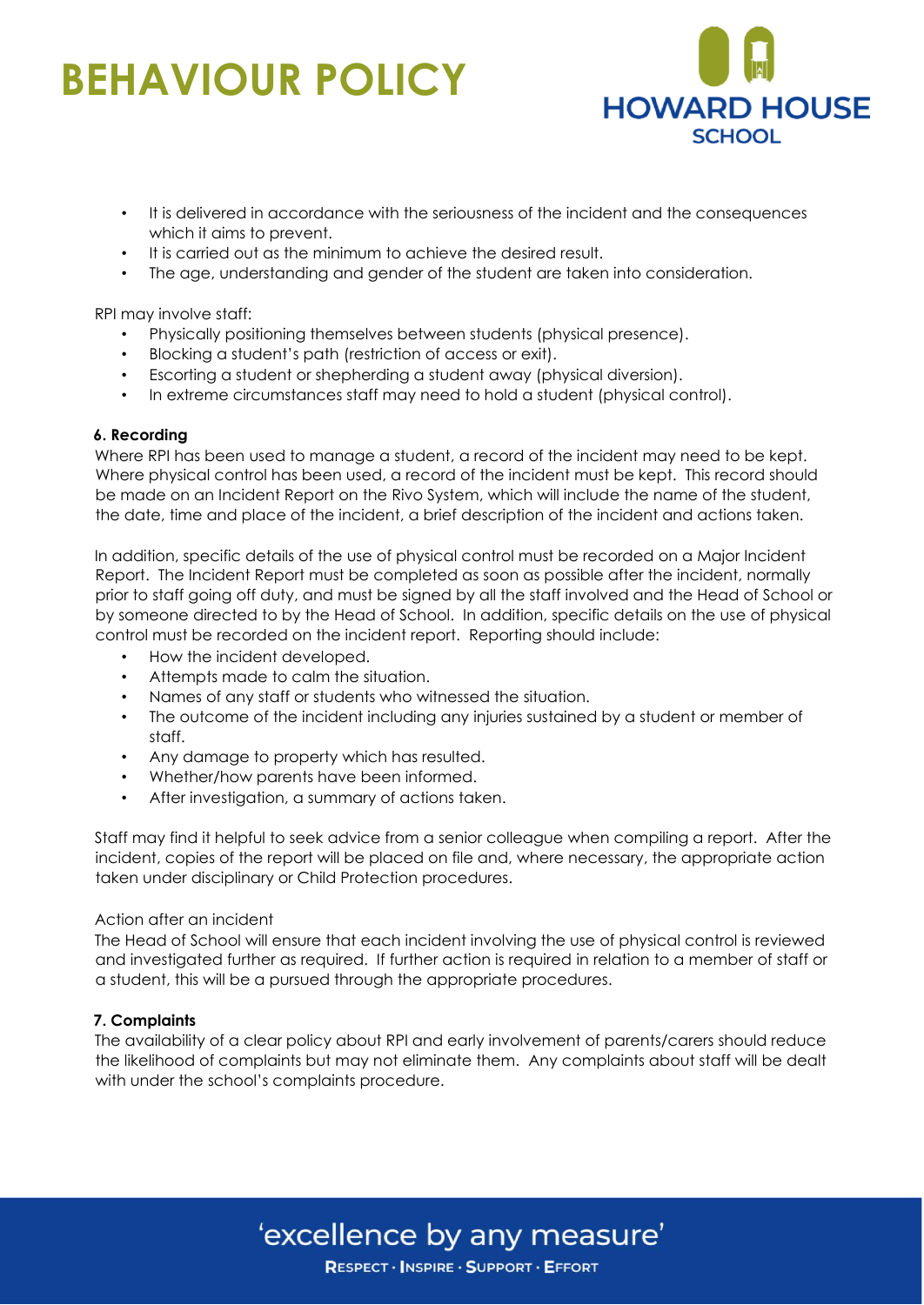

#### **8. Appeals**

If parents/carers remain dissatisfied with the decision following investigation into their complaint, then they have the opportunity to appeal against the decision of the **Proprietor** of the school. All appeals must be made in writing. Parents/carers will also have the opportunity to attend the appeal hearing in person. The School Advisory Body (SAB) will consider all the information and come to a final decision.

#### **9. Review**

This policy will be reviewed within the timetable for policy review established by the **SAB** of the school.

Monitoring (Head of School)

The Head of School should monitor any use of RPI by examining:

- The frequency of its use.
- The justification of its use.
- Its nature.
- Its users.
- The views of students concerning its use.

The Head of School must ensure that:

- The need to use RPI is minimised.
- RPI is used only in the appropriate circumstances.
- Only the appropriate degree of RPI is used in particular situations.

The Head of School must also:

- Report on the use of RPI to the **SAB**.
- Report specifically on the use of physical controls.
- Take appropriate action over issues of concern of either a general or specific nature.
- Make available on request the Major Incident Record File to the authority's officers.

#### **10. The Proprietor**

The Proprietor should monitor the use of RPI within the school ensuring that:

- The incident of RPI is reported to them termly.
- Incidents comply with the school policy.
- Trends are recognised.
- Action is taken to reduce the use of physical control.

The following should be read in conjunction with the above notes on RPI.

Reasonable force can be used to prevent students from hurting themselves or others, from damaging property, or from causing disorder. In school, force may be used for two main purposes – to control students or to restrain them. The decision whether to physically intervene is down to the judgment of the member of staff and will depend on the individual circumstances. The following list is not an exhaustive one but provides some examples of situations where reasonable force can and cannot be used. Staff can use reasonable force to: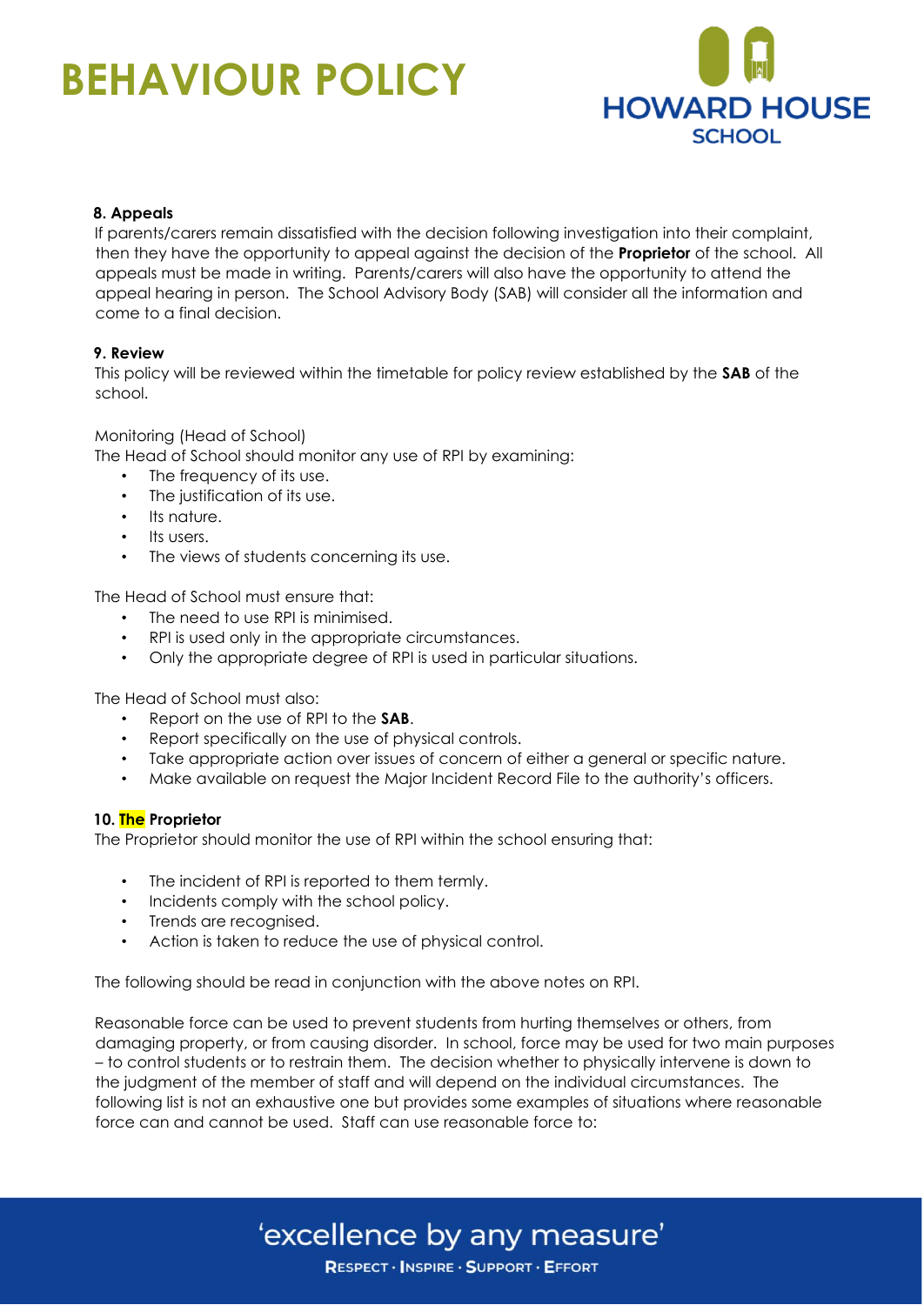

- Remove disruptive students from a classroom where they have refused a request to follow an instruction to do so.
- Prevent a student behaving in such a way that disrupts a school event or a school trip or visit.
- Prevent a student leaving a classroom, where allowing the student to leave would risk their safety or lead to behaviour that disrupts the behaviour of others.
- Prevent a student from attacking a member of staff or another student, or to stop a fight in the playground.

Staff cannot:

Use force as a punishment, and it is always unlawful to do so.

The school does not require parental consent to use force on a student.

#### **Using force**

Certain restraint techniques present an unacceptable risk when used on children and young people. These are:

- The seated double embrace, which involves two members of staff forcing a person into a sitting position and leaning them forward, while a third monitors breathing.
- The double basket-hold, which involves holding a person's arms across their chest.
- The nose distraction technique, which involves a sharp upward jab under the nose.

#### **Staff training**

The school will decide which members of staff will require training in the use of force and what that training will be.

#### **Informing parents/carers**

The school will contact parents/carers about a serious incident involving the use of force, as well as recording the details of such an incident. In deciding what is a serious incident, staff must use their professional judgement and consider the following:

- The student's behaviour and level of risk at the time of the incident.
- The degree of force used.
- The effect on the student or the member of staff.
- The student's age.

#### **Student complaints**

All complaints about the use of force should be thoroughly, speedily and appropriately investigated. Where a member of staff has acted within the law – that is, they have used reasonable force to prevent injury, damage to property or disorder – this would provide a defence to any criminal prosecution or civil or public law action.

When a complaint is made, the onus is on the person making the complaint to prove that his/her allegation is true - it is not for the member of staff to show that he/she has acted reasonably.

Suspension will not be an automatic response when a member of staff has been accused of using excessive force. The school will refer to the Dealing with Allegations of Abuse against Teachers

### 'excellence by any measure'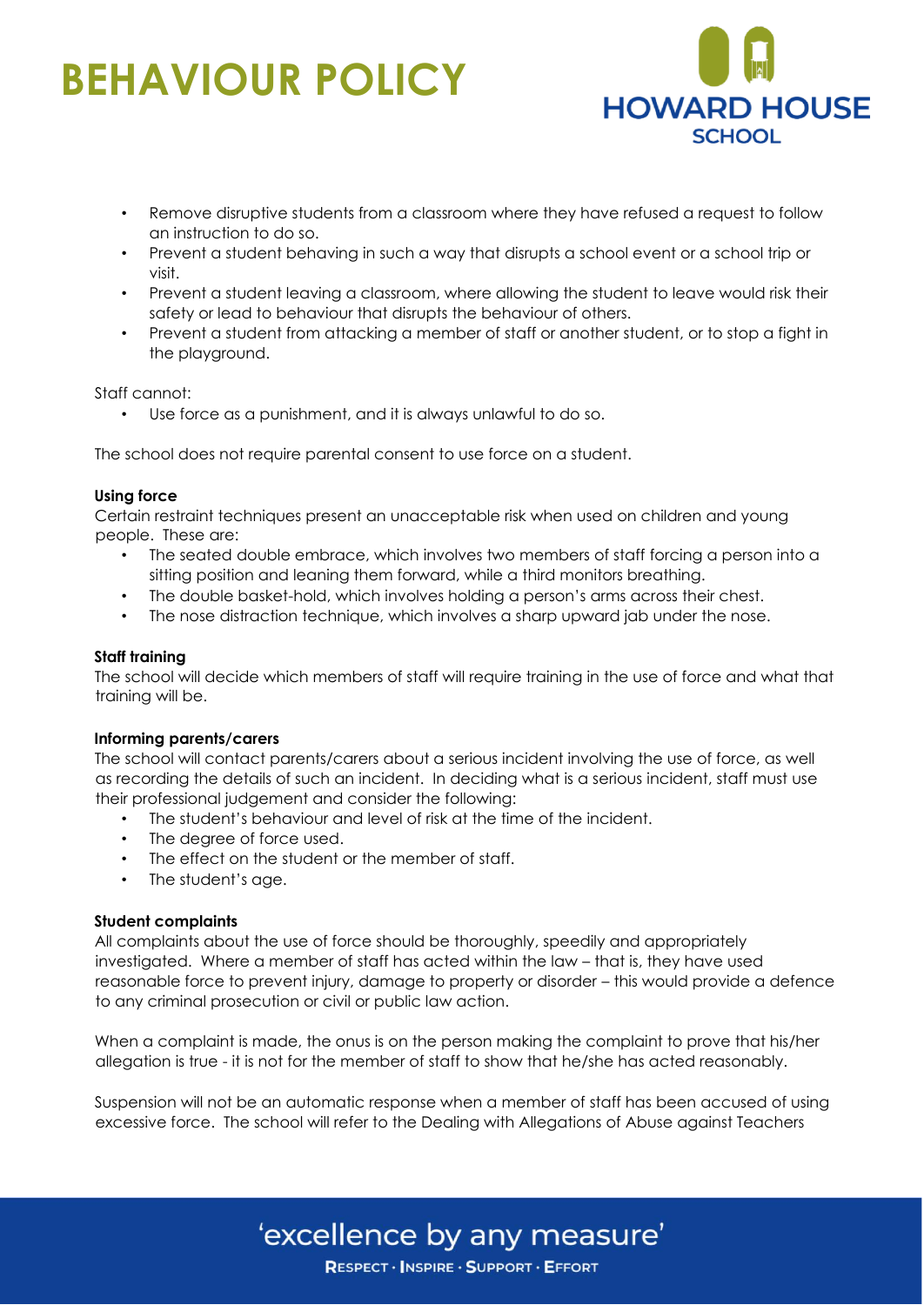

and Other Staff policy if such an allegation is made. If a decision is taken to suspend a teacher, the school will ensure that the teacher has access to a named person who can offer support.

#### **Other contact**

It is not illegal to touch a student. There are occasions when physical contact, other than reasonable force, with a student is proper and necessary:

- Holding the hand of a student at the back of a line when going to assembly or when walking around the school together.
- When comforting a distressed student.
- When a student is being congratulated or praised.
- To demonstrate how to use a musical instrument.
- To demonstrate exercise or techniques during PE lessons or sports coaching.
- To give first aid.

#### **11. Code of conduct**

At Howard House School we recognise that each member of the school community has a right to be treated with respect and to work in a clean, calm and safe environment. To help us achieve this aim, we expect our students to:

- Show respect for others by working sensibly in lessons and not disrupting the learning of other students.
- Show consideration for others by moving around the school quietly and carefully. This means:
- Keeping to the left side of the corridor.
- Opening doors for others.
- Walking down the corridor, not running.
- Entering and leaving school by the correct doors.
- Discouraging bullying. This means we will:
- Not punch, kick or spit at anyone.
- Not join in name calling.
- Not damage or steal another person's property.
- Report incidents of bullying to a member of staff.
- Never suffer in silence if you are being bullied, speak to someone about it.
- Come prepared for the day wearing the appropriate uniform and bringing the necessary equipment. This means:
- Bringing to school a black pen, pencil, ruler and a bag large enough to carry an A4 file. Tutors will carry out an equipment check each morning.
- Following the school uniform code.
- Not bringing valuable items to school.
- Not bringing to school anything which could injure/harm another student e.g. knives, drugs etc.
- Attend school regularly and arrive in plenty of time for the start of lessons. This means:
- Being punctual for registration and lessons.
- Bringing a parental note to school following an absence.
- Seeking permission from school if you are taking a holiday during term time.
- Making certain you ask for a pass from the office if you are leaving the school premises for a medical appointment.

'excellence by any measure'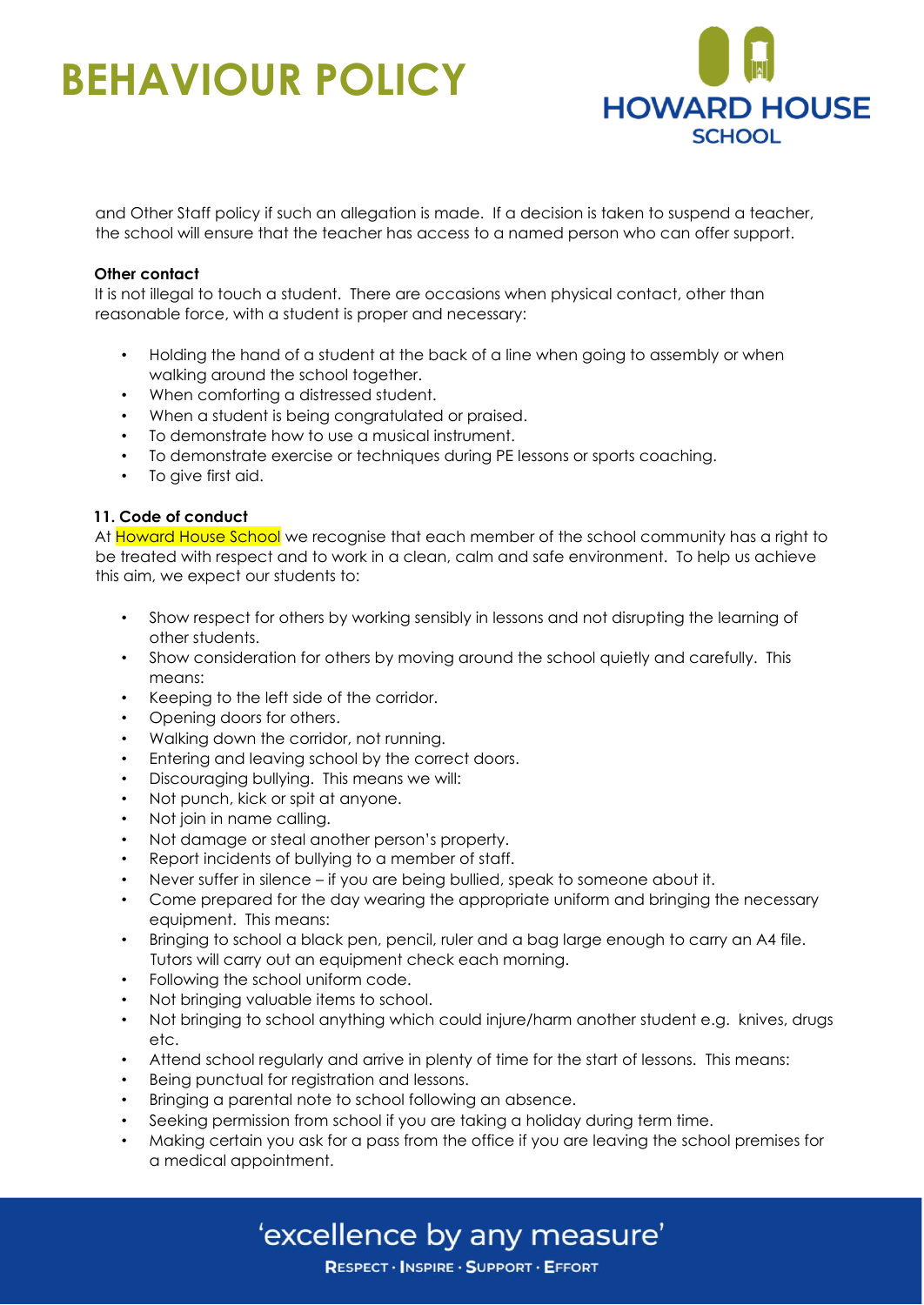

#### **12. Rewards and sanctions**

Students and parents/carers need to be fully aware that bad behaviour is unacceptable and will be punished. Rewards and punishments should be fair and consistent. Sanctions applied to whole groups/classes of students for the misbehaviour of a few should be avoided. Those punishments that are deliberately humiliating or degrading should also be avoided. Rewards are as important as sanctions and teachers should look for opportunities to reward students for good behaviour/work.

#### Rewards

Praise: Praise may include: words of encouragement, comments on student's work, praise in assembly, positive comments on school reports. Staff should seek every opportunity to praise good work and behaviour. Stress the positive.

Display: Displays of student work are encouraged as a means of motivation and praise. Rooms should be colourful and bright. Displays should be changed regularly.

Credit points: The school's chief means of rewarding students is awarding credit points. Staff can award points in the following categories:

- Respect
- **Inspire**
- **Support**
- **Effort**

#### **Sanctions**

Howard House School aims to encourage students to accept responsibility for their own behaviour. Promoting respect for others and highlighting the basic values of honesty, fairness, tolerance and politeness are important aspects of school life. The establishment and maintenance of good order allow effective learning to take place and promote a positive ethos in school. Students 'should have a clear sense of what is important, what is valued, and what will not be tolerated' (DfEE Circular).

Sanctions help to underpin the boundaries of acceptable behaviour, but they must not be seen in isolation. They are part of a whole school behaviour policy which seeks to reward and encourage high standards of conduct and achievement. Indeed, a greater emphasis on rewarding positive behaviour may well reduce the need for sanctions. When sanctions are applied, they should follow the agreed school policy of the school.

#### **Subject Teachers**

The vast majority of student behaviour – good and bad – takes place during lessons and therefore the subject teacher has a vital role to play in establishing positive behaviour. It is important to realise that school systems and the involvement of senior staff can support a teacher's classroom discipline, but it cannot replace it. Discipline is best achieved through a consistent and fair approach by individual staff, and one which puts an emphasis on the positive rather than the negative. Care should be taken to differentiate between minor and serious breaches of discipline.

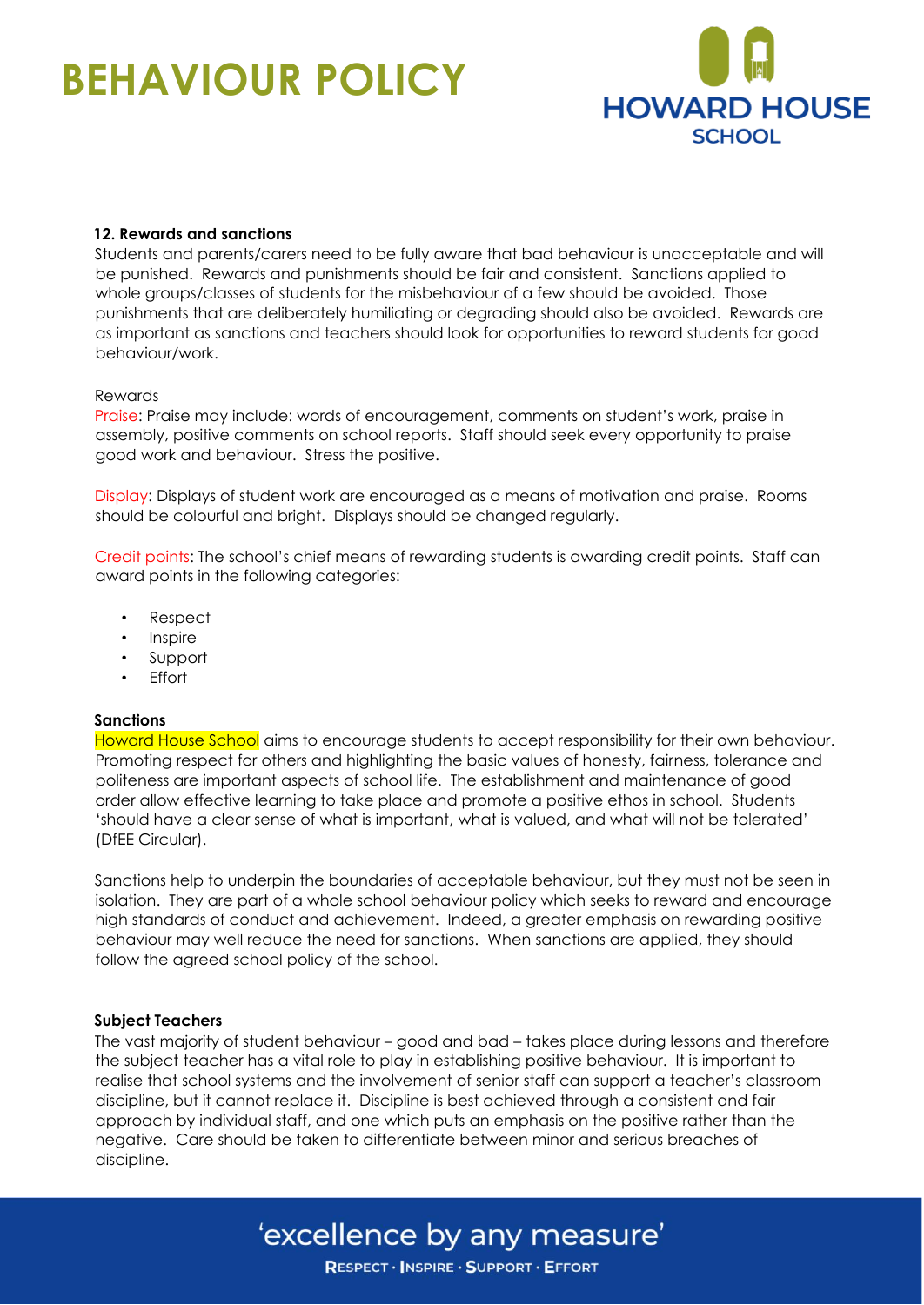

Care should also be taken to ensure that students are aware of the reason for a punishment. Sanctions available to the teacher include:

- Consequences (see Behaviour Steps).
- Parental contact (letters/telephone calls/meetings).
- Referral to the Senior Leader in charge of Behaviour.
- Referral to Head of School.

#### **Senior Leadership Team**

Senior Leadership Team (SLT) play an important part in monitoring the behaviour of students. SLT will monitor the behaviour of all students in the School. SLT should consider a range of strategies, including disciplinary sanctions, when dealing with unacceptable behaviour. These strategies include:

- Withdrawal of privileges (end of term treats).
- Letters of concern.
- Placing a student on report.
- Recommending a student for internal exclusion Parental contact (letters/telephone calls/meetings).
- Parental interviews.
- Use of outside agencies, e.g. Behavioural Support, Educational Psychology Service, Educational Welfare Service.
- Using the system of consequences.

#### **13. The classroom discipline plan**

|                    | POSITIVE BEHAVIOUR:<br>POINTS CAN BE ISSUED AT ANYTIME AND REPRESENT A CHANCE TO BUILD ON YOUR GOOD WORK  |
|--------------------|-----------------------------------------------------------------------------------------------------------|
|                    | R1: VERBAL PRAISE                                                                                         |
| <b>R2: CREDITS</b> |                                                                                                           |
|                    | R3: PHONE CALL HOME                                                                                       |
|                    | R4: POSTCARD / LETTER HOME                                                                                |
|                    | R5: END OF HALF TERM REWARD                                                                               |
|                    |                                                                                                           |
|                    | DISRUPTIVE BEHAVIOUR:<br>POINTS CAN BE ISSUED AT ANYTIME AND REPRESENT A CHANCE TO IMPROVE YOUR BEHAVIOUR |
|                    | <b>S1: VERBAL WARNING</b>                                                                                 |
| S2: DEBITS         |                                                                                                           |
|                    | S3: COOL DOWN PERIOD                                                                                      |
|                    | <b>S4: SENIOR LEADER CONVERSATION: PHONE CALL HOME</b>                                                    |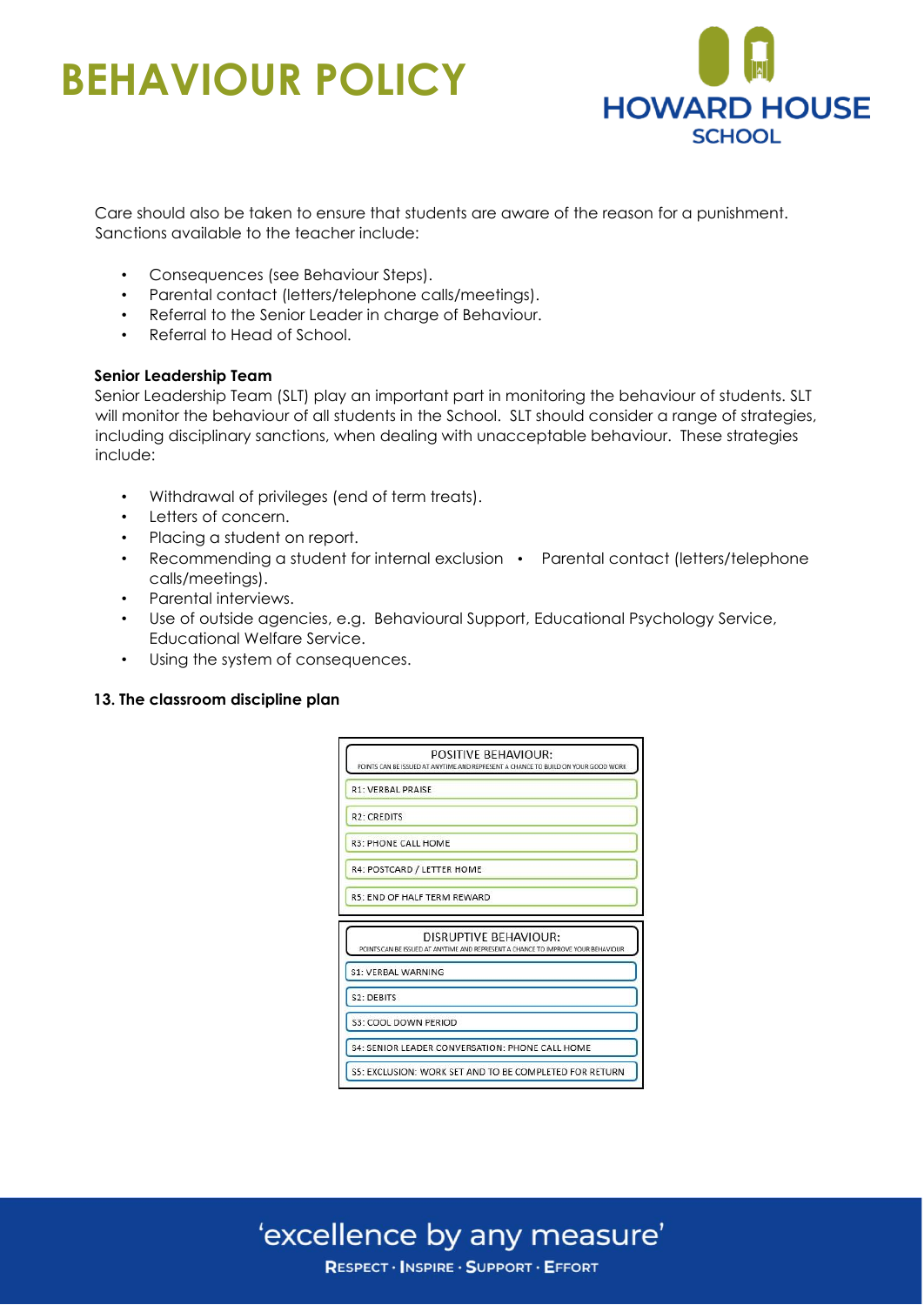

#### **14. The Senior Leadership Team**

The aim of the group is to adopt a multi-agency approach when dealing with students who are experiencing problems both in and outside of school. The group meets on a weekly basis. The forum is also used to establish and monitor each students 'attitude to learning' (A2L) and Behaviour Profiles. Information shared at the meeting is confidential to the members of the group.

The majority of referrals to the group come from school, and principally from the Head of School who has an overall view of behaviour within the school. It remains, however, the right of any member of the group to make a referral. The list below is by no means exhaustive, but identifies the major criteria for referral:

- Students who appear very withdrawn; where there are significant deficiencies in terms of social skills.
- Truancy.
- Crime.
- Students who have received a high number of fixed term exclusions.
- Students likely to be a danger to themselves or others.
- An uncared-for child.
- 'Nomad' children.
- Students who are depressed / anxious / underachieving.
- Students not responding to the SEN staged procedures.
- Drug involvement.
- Where there is a sudden deterioration in academic work and/or behaviour.
- When a Pastoral Support Programme needs to be established for the student.
- When an Individual Behaviour Plan needs to be established for the student.

#### **15. Mobile phones and MP3 players/iPod**

Mobile phones may be brought to school and then handed over to staff. If they are:

- If a student does not hand over their phone to the member of staff, a Senior Leader or Head of School will confiscate the phone and the phone will have to be picked up by a parent/carer.
- A temporary ban from bringing the phone on to school premises will also be considered.
- If a student continues to refuse to hand over their phone a Fixed Term Exclusion will be considered.
- If all the sanctions have been used and the student continues to breach this school rule, the student will be banned permanently from bringing the phone on to the school premises.
- If a permanent ban is breached, the school will consider a recommendation of permanent exclusion.

#### MP3/iPods

MP3 players/iPods are banned from the school. This includes any form of headphones/trailing wires.

The sanctions will be the same as those applied for breaches of the rules regarding mobile phones (see above).

### 'excellence by any measure'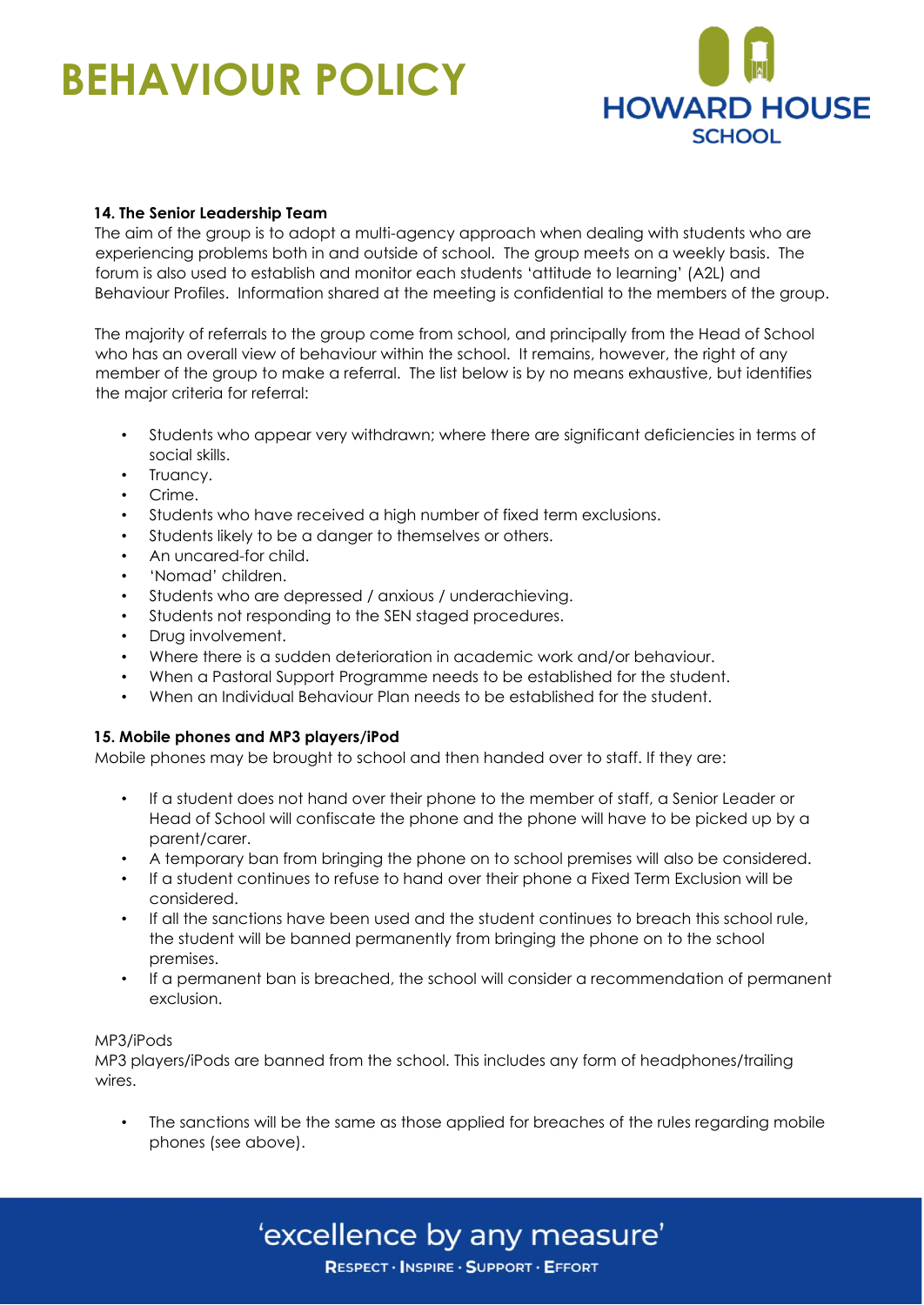

#### Confiscation of inappropriate items There are two sets of legal provisions which enable staff to confiscate items from students:

- The general power to discipline enables a member of staff to confiscate, retain or dispose of a student's property as a punishment and protects them from liability for damage to, or loss of, any confiscated items.
- The power to search without consent for weapons, knives, alcohol, illegal drugs, stolen items, tobacco and cigarette papers, fireworks, pornographic images, or any article that the member of staff reasonably suspects has been, or is likely to be, used to commit an offence or cause personal injury to, or damage to the property of, any person (including the student). Weapons and knives and extreme child pornography must always be handed over to the police, otherwise the school has the right to decide when and if to return the confiscated item.

#### **16. Screening, searching and confiscation**

School staff can search a student for any item banned under the school rules, if the student agrees. The Head of School and the staff authorised by the Head of School have the right to search a student or their possessions without their consent, where they suspect the student has certain prohibited items. The items that can be searched for are weapons, alcohol, illegal drugs, stolen items, tobacco and cigarette papers, fireworks, pornographic images, any article that the member of staff reasonably suspects has been, or is likely to be, used to commit an offence or cause personal injury to, or damage to, the property of any person including the student. Staff may seize any banned or prohibited item found as a result of a search and which they consider harmful to school discipline.

#### Screening

The school can require students to undergo screening by a walk-through or hand-held metal detector, even if the student is not suspected of having a weapon. This can be done without the consent of the student. Any member of staff can screen students.

If a student were to refuse to be screened, the school would have the right to refuse to have the student on the premises. This refusal would not constitute an exclusion and the student's absence would be treated as unauthorised.

#### Searching with consent

Staff can search students with their consent for any item which is banned by the school rules. This would not require a formal written consent – it is enough for the member of staff to ask the student to turn out his or her pockets, or if the teacher can look in the student's bag, and for the student to agree.

If a member of staff suspects a student has a banned item in his/her possession, they can instruct the student to turn out his/her pockets or bag, and if the student refuses, the member of staff can apply an appropriate punishment as set out in the school's behaviour policy.

#### Searching without consent

Staff can search for knives, weapons, illegal drugs, stolen items, tobacco and cigarette papers, fireworks, pornographic images, any article that the member of staff reasonably suspects has

### 'excellence by any measure'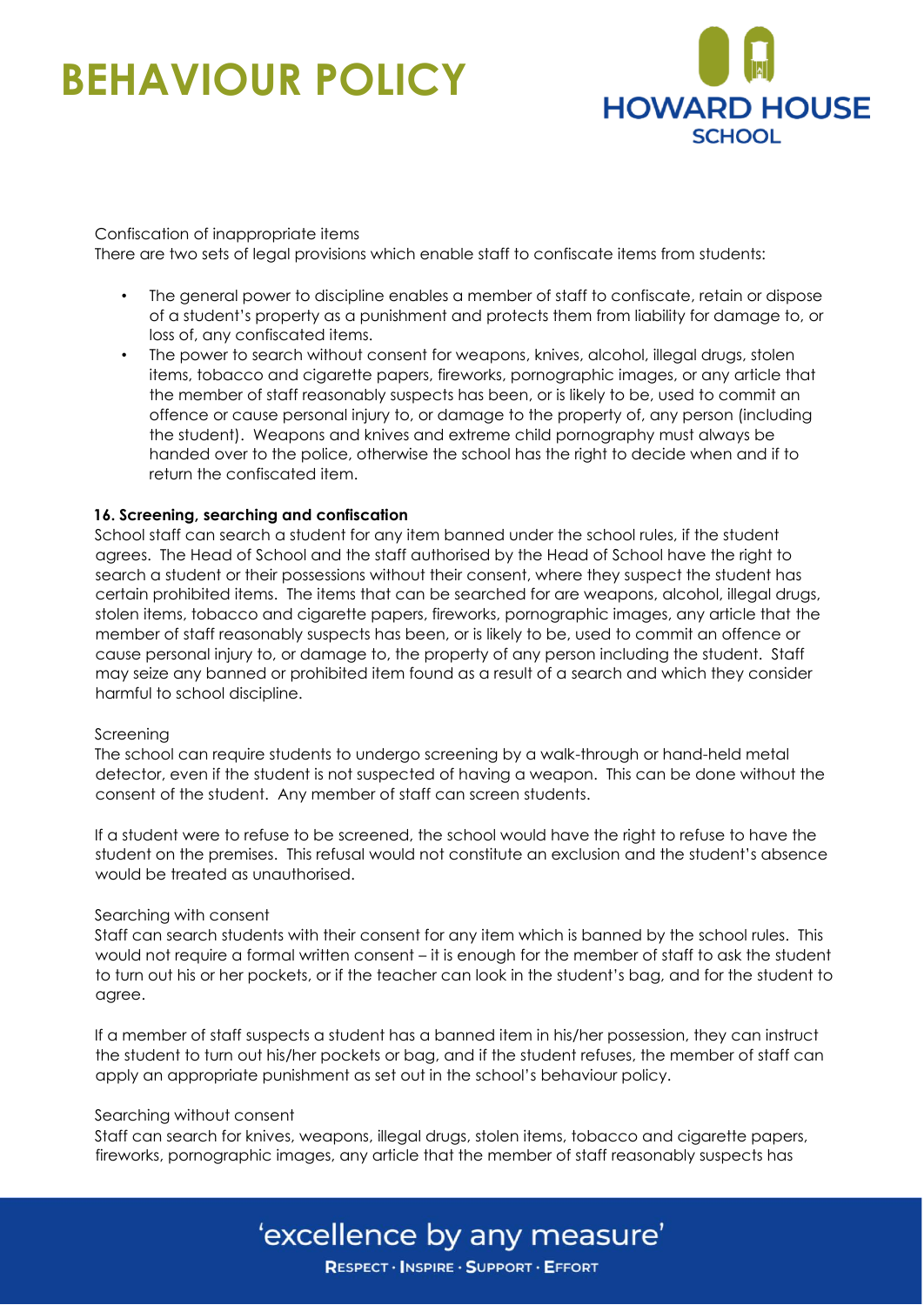

been, or is likely to be, used to commit an offence or to cause personal injury to, or damage to property. This also includes any item banned by the school rules which has been identified in the rules as an item which may be searched for. The person carrying out the search must be the same sex as the student being searched, and there should be a witness, ideally also the same sex as the student.

There is a limited exception to this rule. A teacher can carry out a search of a student of the opposite sex and without a witness present, but only where there is reason to believe that there is a risk that serious harm will be caused to a person if the search is not conducted immediately and where it is not reasonably practicable to summon another member of staff.

It is for the Head of School to decide whom to authorise to carry out such a search. Verbal authorisation will suffice.

Staff, other than security staff, can refuse to undertake a search. The law states that Head of school may not require anyone other than a member of the school security staff to undertake a search. Staff can be authorised to search for some items but not others; for example, a member of staff could be authorised to search for stolen property but not for weapons or knives.

Staff should only undertake a search without consent if they have reasonable grounds for suspecting that a student may have in his or her possession a prohibited item. The teacher must decide in each particular case what constitutes reasonable grounds for suspicion. The powers allow school staff to search regardless of whether the students is found after the search to have that item. This includes circumstances where staff suspect a student of having items such as illegal drugs or stolen property which are later found not to be illegal or stolen.

Searches without consent can only be carried out on the school premises or where a member of staff has lawful control or charge of the student.

#### During the search

The member of staff conducting the search may not require the student to remove any item of clothing other than outer clothing, which means nothing next to the skin or immediately over a garment that is being worn as underwear. Outer garments include hats, shoes, boots, gloves and scarves. Possessions means any goods over which the student has or appears to have control – desks, lockers, bags. Under common law powers, schools are able to search lockers and desks for any item providing the student agrees. If a student does not consent to the search then it is possible to conduct a search without consent but only for the prohibited items. A student's possessions can only be searched in the presence of the student and another member of staff. Reasonable force may be used by the member of staff conducting the search.

Members of staff can use such force as is reasonable given the circumstances when conducting a search for knives or weapons, alcohol, illegal drugs, stolen items, tobacco and cigarette papers, fireworks, pornographic images or articles that have been or could be used to commit an offence or cause harm. Such force cannot be used to search for items banned under the school rules.

After the search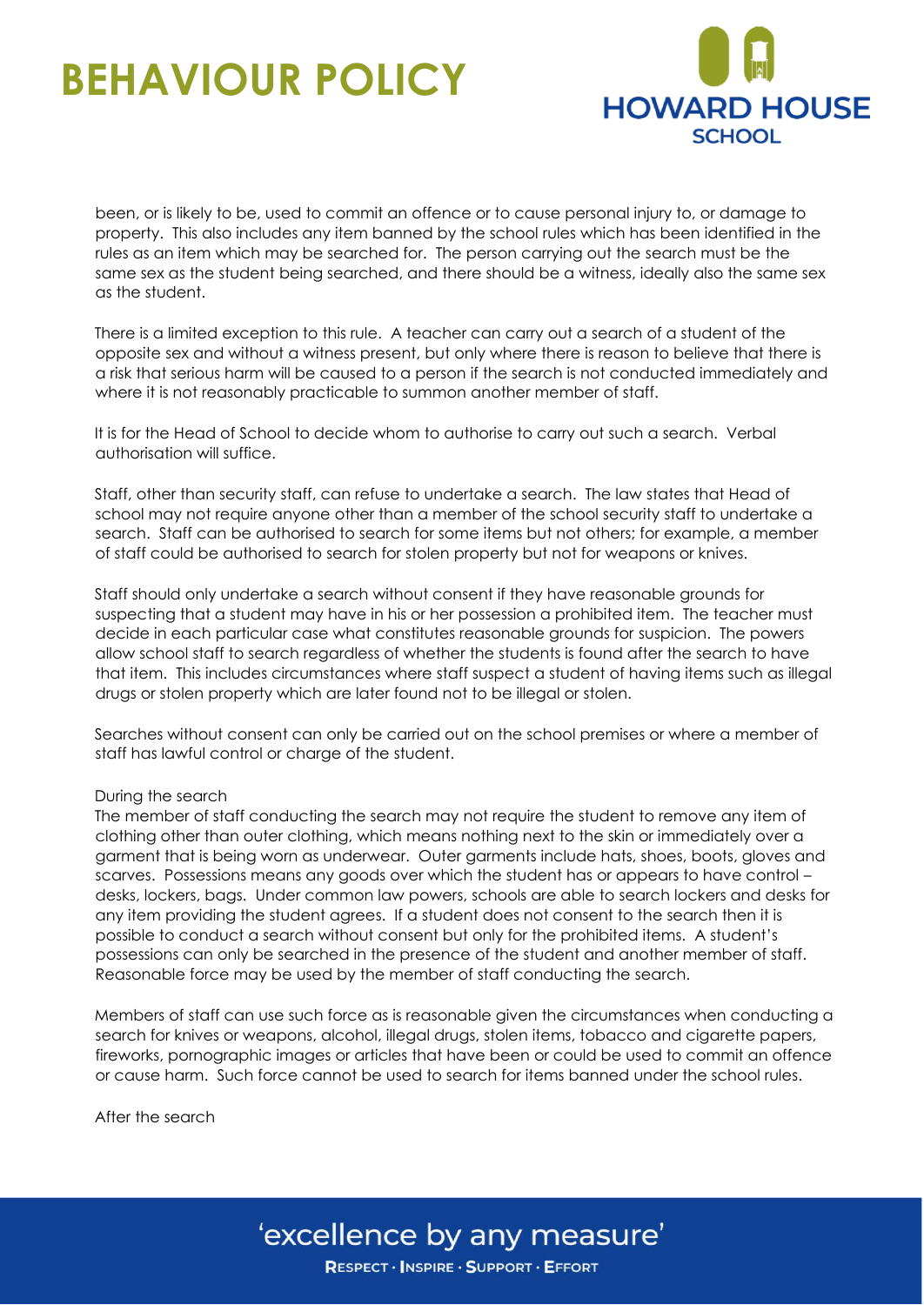

Staff can use their discretion to confiscate, retain and/or destroy any item found as a result of a with consent search, as long as it is reasonable in the circumstances. Where any article is thought to be a weapon it must be passed on to the police.

With regard to items found as a result of a search without consent, the member of staff carrying out the search can seize anything they have reasonable grounds for suspecting is a prohibited item (knives or weapons, alcohol, illegal drugs, stolen property, tobacco or cigarette papers, fireworks, pornographic images or articles that have or could be used to commit an offence or cause harm).

Alcohol should be retained or disposed of. Controlled drugs should be handed over to the police, unless there is good reason not to do so, in which case the drugs must be destroyed. In determining what is a good reason for not delivering controlled drugs or stolen items to the police, the member of staff should take into account all relevant circumstances and use their professional judgement to determine whether they can safely dispose of a seized article.

Where they find other substances which are not believed to be controlled drugs, these can be confiscated where a teacher believes them to be harmful or detrimental to good order and discipline. This would include, for example, so called 'legal highs'. Where staff suspect a substance may be controlled they should treat them as controlled drugs as outlined above.

Stolen items should be delivered to the police unless there is good reason not to do so, in which case they should be returned to the owner With regard to stolen items, it would not be reasonable or desirable to involve the police in dealing with low value items such as pencil cases. However, school staff may judge it appropriate to contact the police if the items are valuable (iPods/laptops) or illegal (alcohol/fireworks).

Where a member of staff finds tobacco or cigarette papers they may retain or dispose of them. As with alcohol, this means that school can dispose of tobacco or cigarette papers as they think appropriate but this should not include returning them to the student.

Fireworks found as a result of a search may be retained or disposed of but should not be returned to the student.

If a member of staff finds a pornographic image, they may dispose of the image unless its possession constitutes a specified offence (i.e. it is extreme or child pornography) in which case it must be delivered to the police as soon as reasonably practicable. Images found on a mobile phone or other electronic device can be deleted unless it is necessary to pass them to the police.

Where the article that has been, or could be, used to commit an offence or to cause personal injury or damage to property is found it may be delivered to the police or returned to the owner. It may also be retained or disposed of.

Where a member of staff finds an item which is banned under the school rules, they should take into account all relevant circumstances and use their professional judgement to decide whether to return it to its owner, retain it or dispose of it.

### 'excellence by any measure'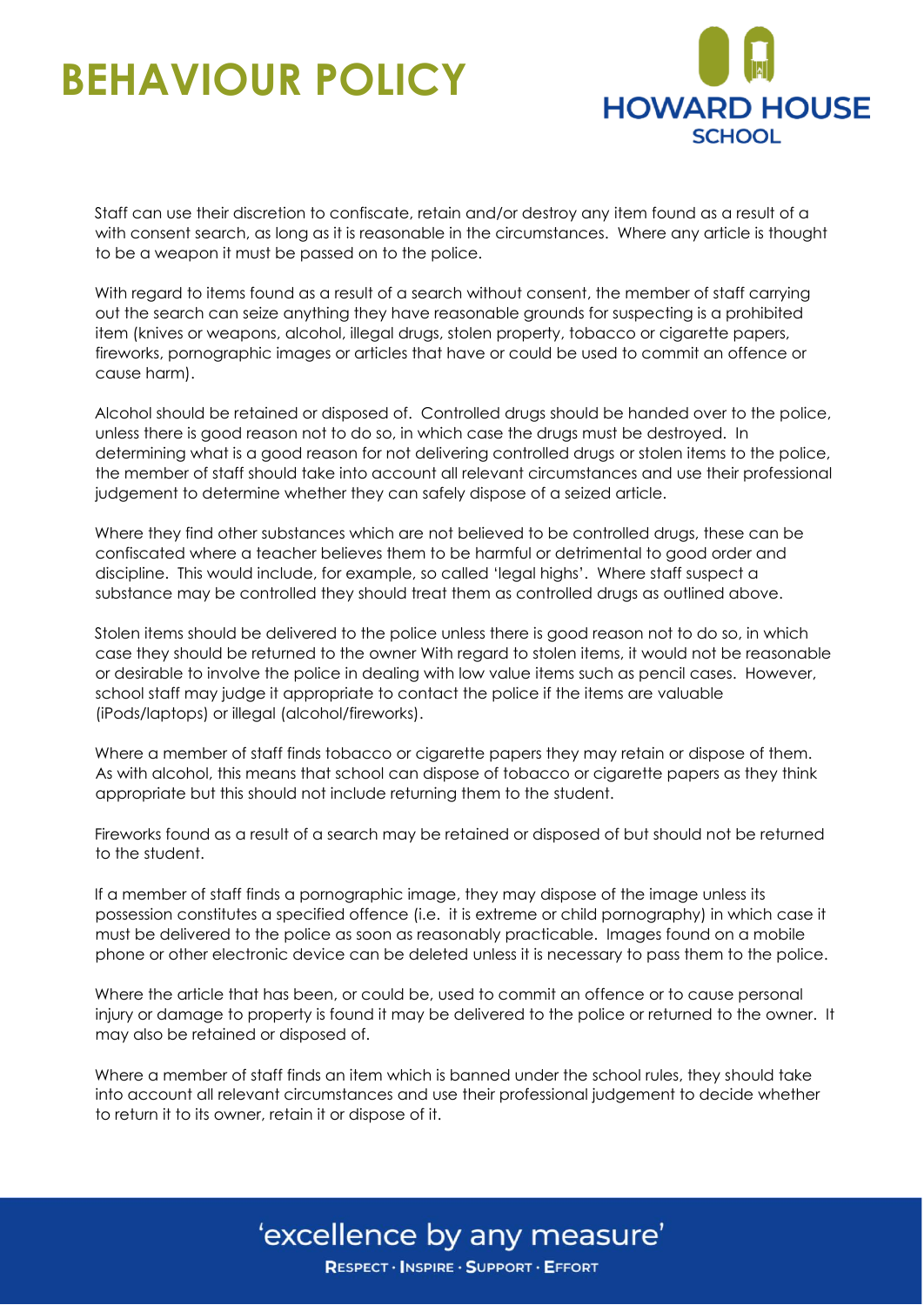

Any weapons or items which are evidence of an offence must be passed to the police as soon as possible.

Where the person conducting the search finds an electronic device they may examine any data or files if they think there is good reason to do so. Following an examination, if the person has decided to return the device to the owner, or to retain or dispose of it, they may erase any data or files, if they think there is a good reason to do so. In determining a good reason to examine or erase data or files, the staff member must reasonably suspect that the data or file on the device in question has been, or could be, used to cause harm, to disrupt teaching or break the school rules. If inappropriate material is found on the device, it is up to the teacher to decide whether they should delete that material, retain it as evidence (of a criminal offence or breach of school discipline) or whether the material is of such seriousness that it requires the involvement of the police.

#### Telling parents/carers and dealing with complaints

Schools are not required to inform parents/carers before a search takes place or to seek their consent to search their child. There is no legal requirement to make or keep a record of the search. Schools should inform the individual student's parents or guardians where alcohol, illegal drugs or potentially harmful substances are found, though there is no legal requirement to do so. Complaints about screening or searching should be dealt with through the normal school complaints procedure.

#### **17. Specific behavioural sanctions**

Out of bounds Students found in out of bounds areas will be given 5-10 debits.

Swearing Any student who is heard swearing will receive a debit.

Leaving the school premises

- Any student who leaves the school premises without permission will receive 100 debits; if needed the student will be reported missing if necessary.
- After three breaches of this rule, the student will receive an internal exclusion.
- Subsequent breaches of this rule will lead to further internal exclusions/fixed exclusion.

Lunchtime arrangements

Students are not allowed to leave the premises at lunchtime. Parents/carers that are not happy with this should contact the Pastoral Senior Leader , so that a meeting can be arranged to discuss this matter.

#### **18. Smoking**

This is a non-smoking building, a rule which applies to staff and students alike. There will be serious consequences for any student who chooses to breach the no-smoking rule repeatedly. If a student smokes during School time, these are consequences outlined below:

### 'excellence by any measure'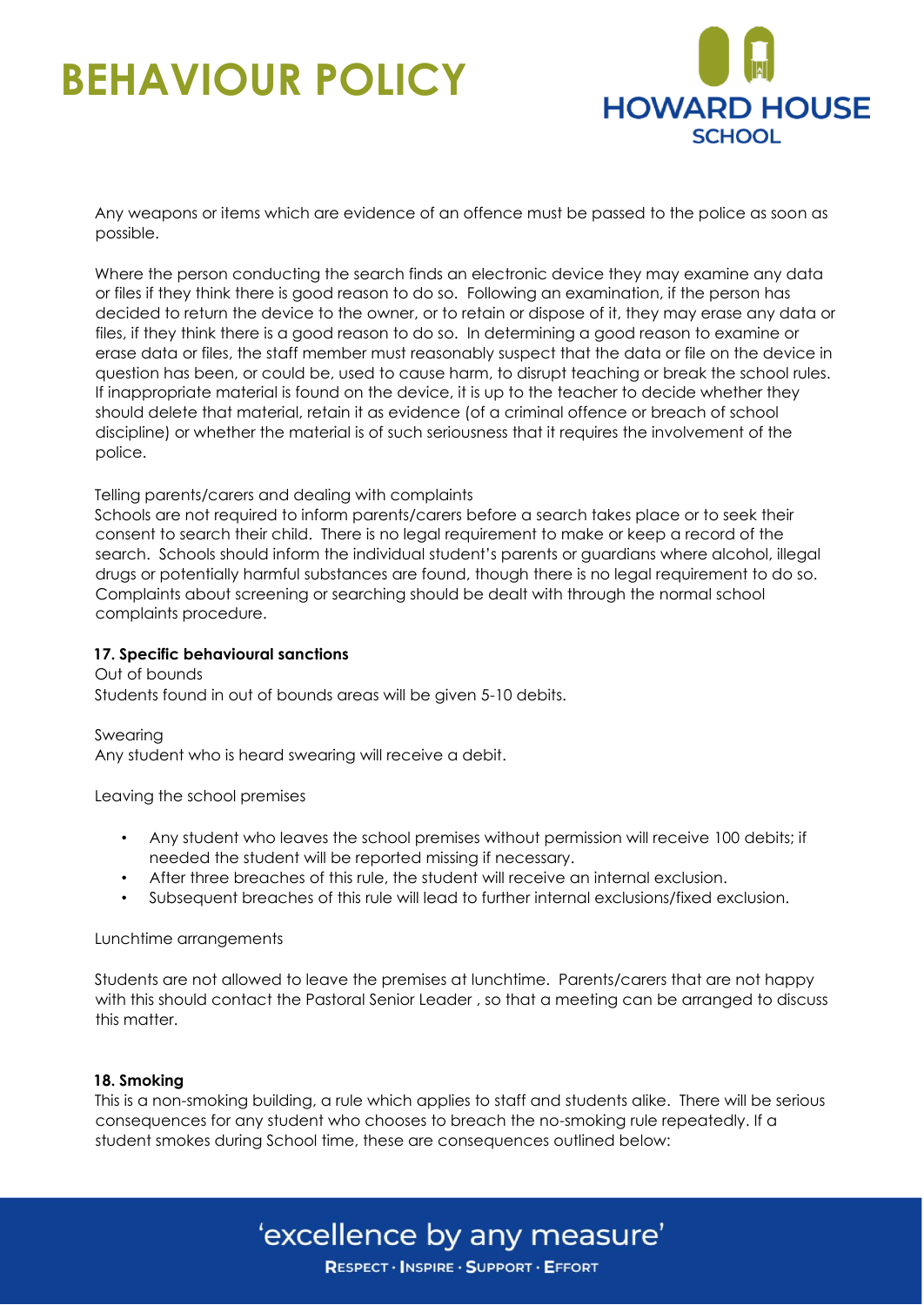

- 1st breach: the student loses enrichment opportunity. Receives 100 Debits.
- 2nd breach: the student will receive a one day internal exclusion. Receives 150 Debits. • 3rd breach: the student will be given a one day fixed term exclusion and the parent/carer will be invited to attend a meeting with a senior member of staff to discuss the problem. Receives 200 Debits.
- $\bullet$  4th breach: the student will be given a five day fixed term exclusion and the parent/carer/ and SEND officer / Social Worker will be informed and will be invited to attend a meeting with a senior member of staff to discuss the problem. Receives 250 Debits.
- 5<sup>th</sup> breach: At this stage the parent/carer/ and SEND officer / Social Worker will be invited to attend a meeting with a senior member of staff to discuss an alternative provision, with the option of a permanent exclusion.

Failure to attend registration (including lateness):

• All students are expected to be punctual to lessons and school. School begins at 9.15am. Any student arriving after 9.15am will be marked as being late. Any student arriving after the registers have closed at 9.30am will be marked with a L code, unless parents/carers provide a reason for the lateness.

Where a student is repeatedly late for registration, or fails to attend registration on a regular basis, the tutor should pass the student's name on to a Senior Leader (Pastoral). From that point onwards, the Senior Leader (Pastoral) will employ a range of sanctions to ensure that the student attends registration on time. Sanctions may include detentions, parental contact, internal exclusions, and, in the worst cases, a fixed term exclusion.

Lateness to lessons:

- All students are expected to be punctual to lessons and school.
- Students who are late will receive a verbal warning.
- Those students who are repeatedly late to lessons will be identified by the Pastoral Senior Leader. Once this is done, sanctions will be used to address the problem. These sanctions will include parental contact, debit, loss of enrichment, and, in the worst cases, a fixed term exclusion.

Lateness to assembly:

- On assembly days students are expected to be in the main hall by 9.15am.
- After a student has been late three times for assembly without good reason, a letter is sent to the student's parent/carer.
- If the student is late again, he/she will be given a debit.
- After three debits, the student will lose their enrichment opportunity every time he/she misses assembly owing to lateness.

Alcohol:

• Any student who brings alcohol on to the school premises will receive a fixed term exclusion.

'excellence by any measure'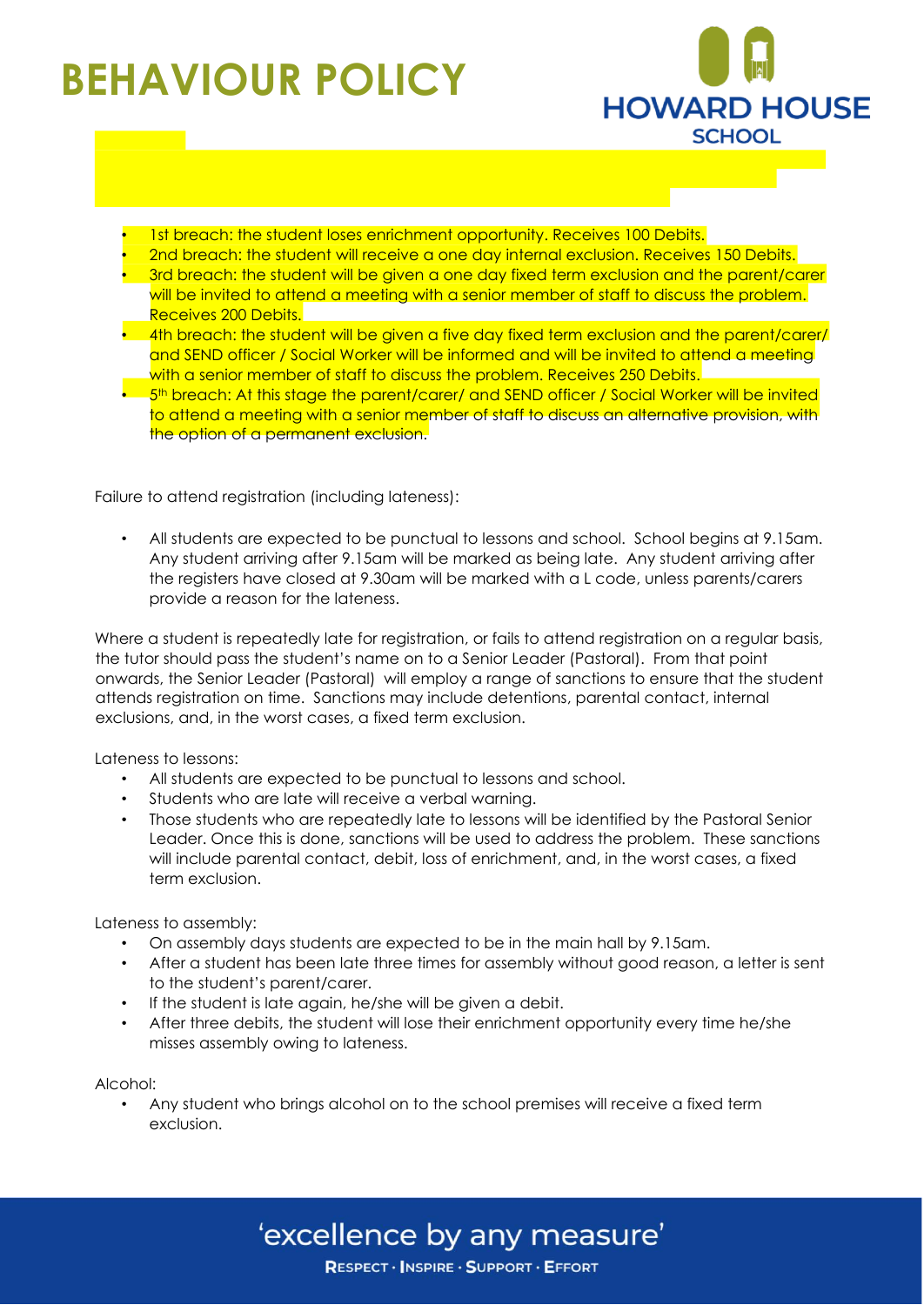

- If the student brings alcohol on to the school premises a second time, a recommendation of permanent exclusion will be made.
- Any student who 'spikes' the drink of another student with alcohol will be permanently excluded.

#### Weapons:

- A student bringing a weapon on to the school premises is likely to be permanently excluded. A judgement will be made as the level of threat the weapon itself represents to the health and safety of the other students.
- Weapons include knives, darts, guns of any description, including air pistols and BB guns.
- In all cases of a weapon being brought on to the school premises, the police will be informed.

#### Illicit substances:

- The priority in all incidents relating to the use of illicit substances is the health and safety of the student.
- First incident (use or possession): three-day fixed term exclusion.
- Second incident (use or possession): permanent exclusion.
- First incident (supplying): permanent exclusion.
- In all cases the police and the student's parents/carers will be informed.
- The details of all incidents relating to illicit substances should be entered in the Drugs File and a copy should be given to the school's Safeguarding Lead.

#### Outside of school

The school has the legal right to discipline students for incidents that take place beyond the school premises. This applies to incidents of poor behaviour that occur when students are coming to or going from school. The right to discipline students would also apply to incidents of bullying that take place off the school site, but which have their origin in the school. Incidents of poor behaviour on school trips would also fall into this category.

#### **19. Exclusions**

#### **Definition**

Exclusion from the school will take place when the actions of a student are deemed to be a serious breach of school regulations and when previous remedial action taken by the school has produced no noticeable improvement in the attitude or behaviour of a student.

There are three types of exclusion:

- Permanent exclusion.
- Fixed term exclusion up to a maximum of 45 days in a school year.
- Internal exclusions (not recorded with the LA, though the school does keep its own record of internal exclusions).

Aims The aims of exclusion are to:

### 'excellence by any measure'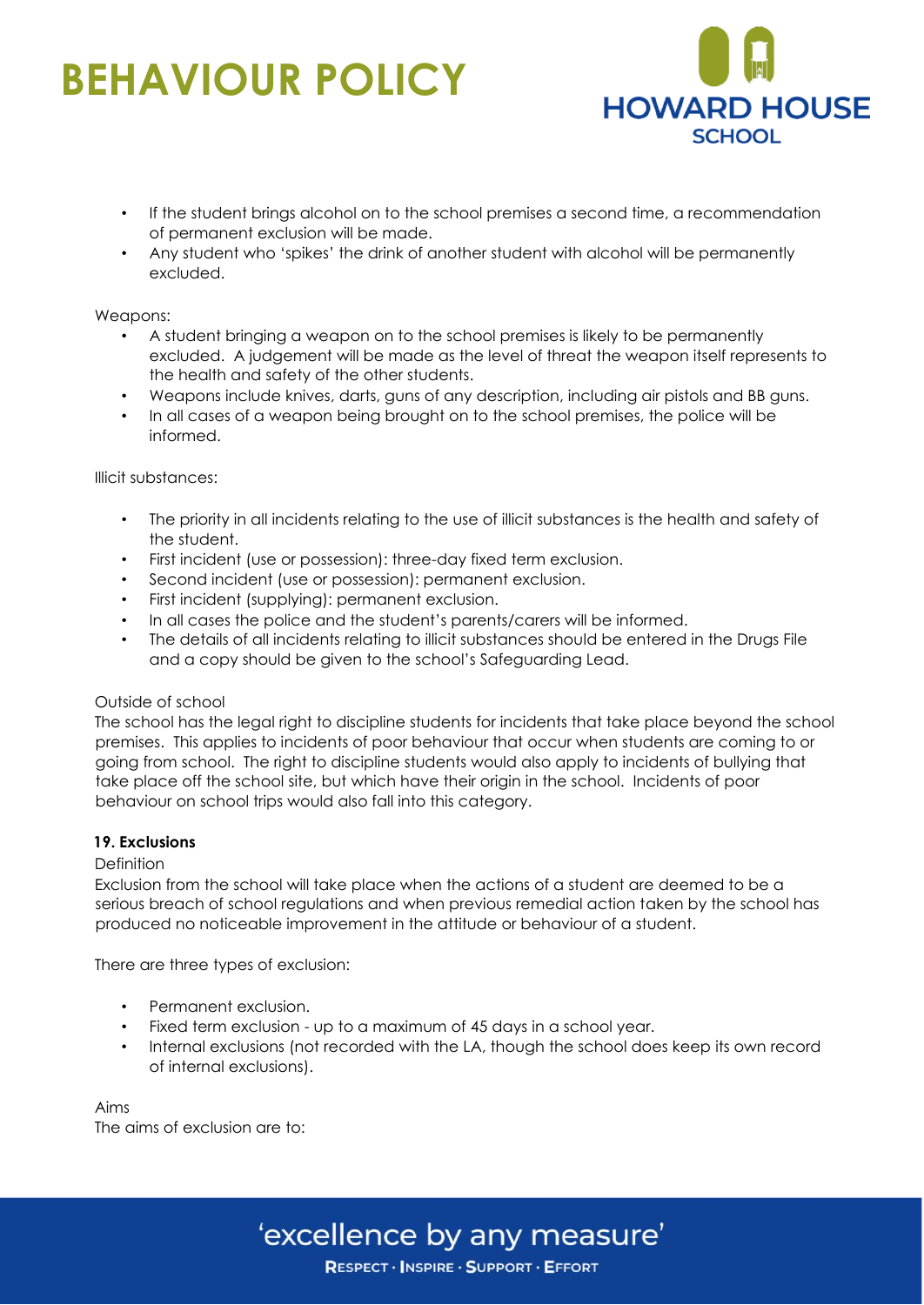

- Prevent disruption to classes.
- Protect the educational, emotional and physical welfare of students and staff.
- Reinforce the discipline of the school.
- Provide, when necessary, a 'cooling off' period for the student.
- Involve parents/carers and students in discussing the student's future behaviour.
- In the event of lengthy fixed term exclusions, to establish targets for improvement in identified areas.
- Where it is felt that a serious breach of the school's disciplinary code falls short of warranting a fixed term exclusion, the sanction of an internal exclusion will be considered.

#### Permanent Exclusion

A decision to exclude a student permanently is a serious one and is used only in exceptional circumstances. It will usually be the final step in a process for dealing with disciplinary offences, following a wide range of other strategies, which have been tried without success. It is an acknowledgement by the school that it has exhausted all available strategies for dealing with the student and should normally be used as a last resort. There will be exceptional circumstances where it is appropriate to permanently exclude a student for a first or "one off" offence. The following behaviours are examples of where such decisions might be taken:

- Serious actual or threatened violence against a member of staff.
- Serious actual or threatened violence against another student.
- Sexual abuse or assault of a student or a member of staff.
- Possession, use or supplying an illegal drug on school premises.
- Carrying an offensive weapon.

#### Internal exclusion

To receive an internal exclusion a student has to receive 75 debits. Where appropriate this can be an alternative to an exclusion. The student will sit with the Pastoral Senior Leader for the duration of the internal exclusion. Internal Exclusion may also be used when students have a catalogue of misbehaviour or a serious incident has happened e.g. bullying, a series of detentions have been given, inappropriate behaviour to another student.

#### Fixed Term Exclusion

To receive a fixed term exclusion a student needs to receive 100 debits or have had a serious incident, e.g. assault on staff or another peer.

However, given the nature of our students every effort is made to help the students regulate their behaviour. There will be times when external factors are an influence and leniency will be applied where appropriate. The behaviour philosophy is to not punish our students but support them.

Before a fixed term exclusion is given there should have been prior contact with parents/carers and a warning given about the future conduct of the student. Fixed term exclusions will generally be for the shortest possible time to allow for a meeting with parents/carers to take place. Students should be provided with work to take home.

### 'excellence by any measure'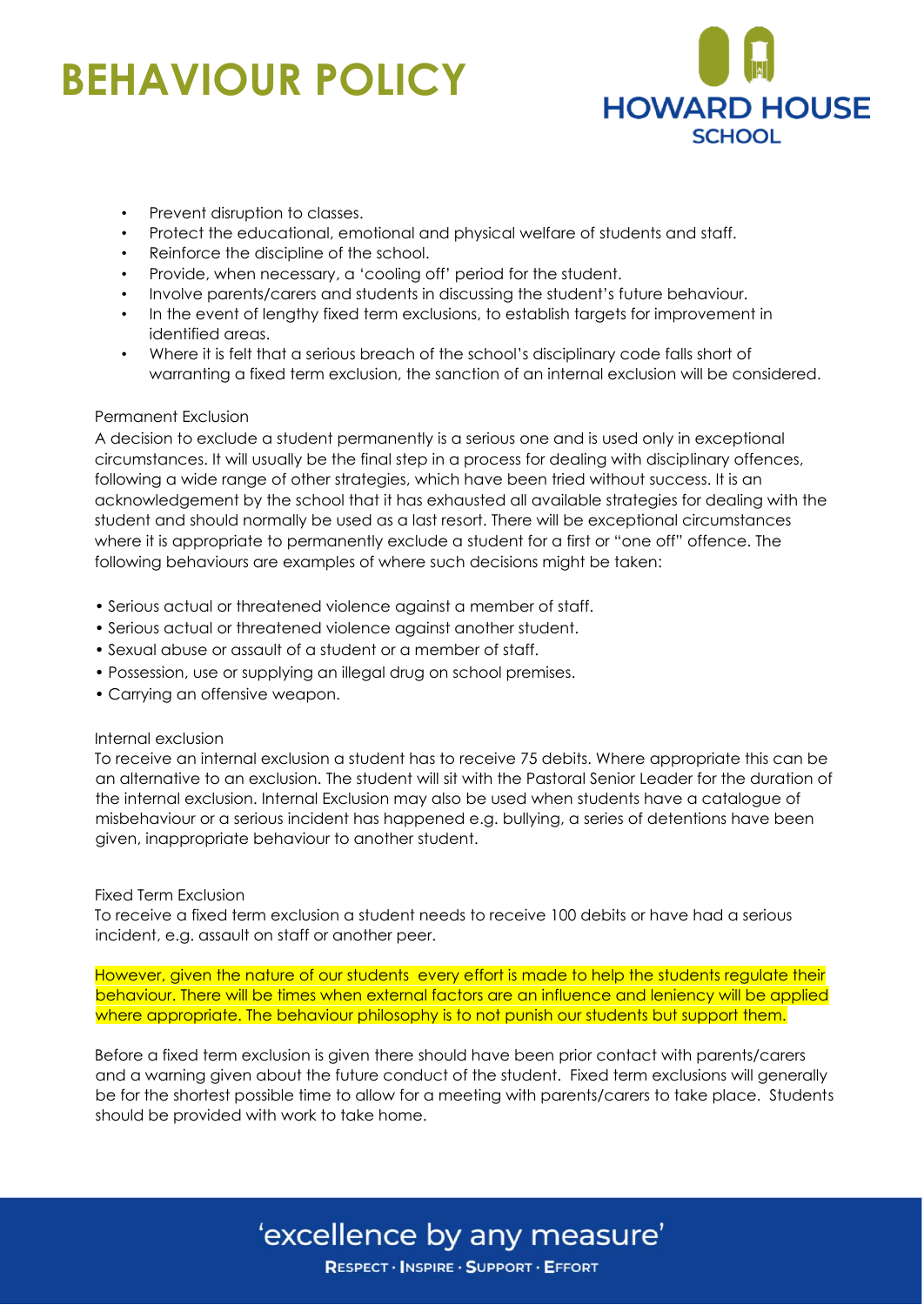

When requesting a fixed term exclusion, full details of the incident should be written on the appropriate form and given to the Head of School. The official letter of exclusion should contain a detailed account of the incident leading to the exclusion so that parents/carers are fully informed of the reason for the exclusion. To keep parents/carers fully informed, whenever possible a letter will be given to a student who has received a fixed term exclusion on the day prior to the commencement of the exclusion. The official fixed term exclusion letter will be sent out by email, if that is not possible it will be sent in the post. Parents/carers will also be contacted by telephone. The same procedures apply in the case of an internal exclusion.

In cases where parents/carers do not send their child to school for the period of the fixed term exclusion, it is their responsibility to ensure their child is not present in a public place during school hours. Parent/carers will face a fixed penalty notice if their child is found in a public place during school hours without reasonable justification.

The Head of School will arrange a reintegration interview following the expiry of a fixed term exclusion.

Incidents warranting a fixed term exclusion include:

- Direct challenge to the authority of a member of staff:
- Pushing a member of staff.
- Threatening a member of staff or their property.
- Swearing directly at a member of staff (this should not be confused with swearing when told off or swearing at others in the presence of a member of staff. Students should be punished for these but such incidents do not warrant a fixed term exclusion).
- Direct physical or verbal threats to other students:
- Assault on another student where a clear aggressor can be identified.
- Fights between students which are liable to lead to continued threats or further aggression. In this instance, a fixed term exclusion may be used as a 'cooling off' period. This should not be confused with a fight between students which is quickly resolved.
- Continuous threats to, or bullying of, other students (sufficient recorded evidence should be available to show that other sanctions have been used and that parents/carers have been previously contacted regarding the student's behaviour).
- Deliberate aggressive damage to school property:
- Deliberately breaking windows, setting off fire alarms, smashing furniture or items of school property. In the case of graffiti or minor damage, an exclusion may be warranted if a student is a persistent offender and has failed to respond to previous sanctions.
- Serious or repeated breach of the school's discipline policy:
- Repeated failure to attend detentions, despite warnings; repeated breach of the school uniform code; repeated disruption of lessons.

DFE Circular (May 1998)

- The Head of School is empowered to exclude a student for up to forty five school days per year.
- Fixed term exclusions of more that fifteen days should only be used rarely.
- A fixed term exclusion will be for the minimum time to ensure that the student and others in the school understand that a particular behaviour has been unacceptable.

'excellence by any measure'